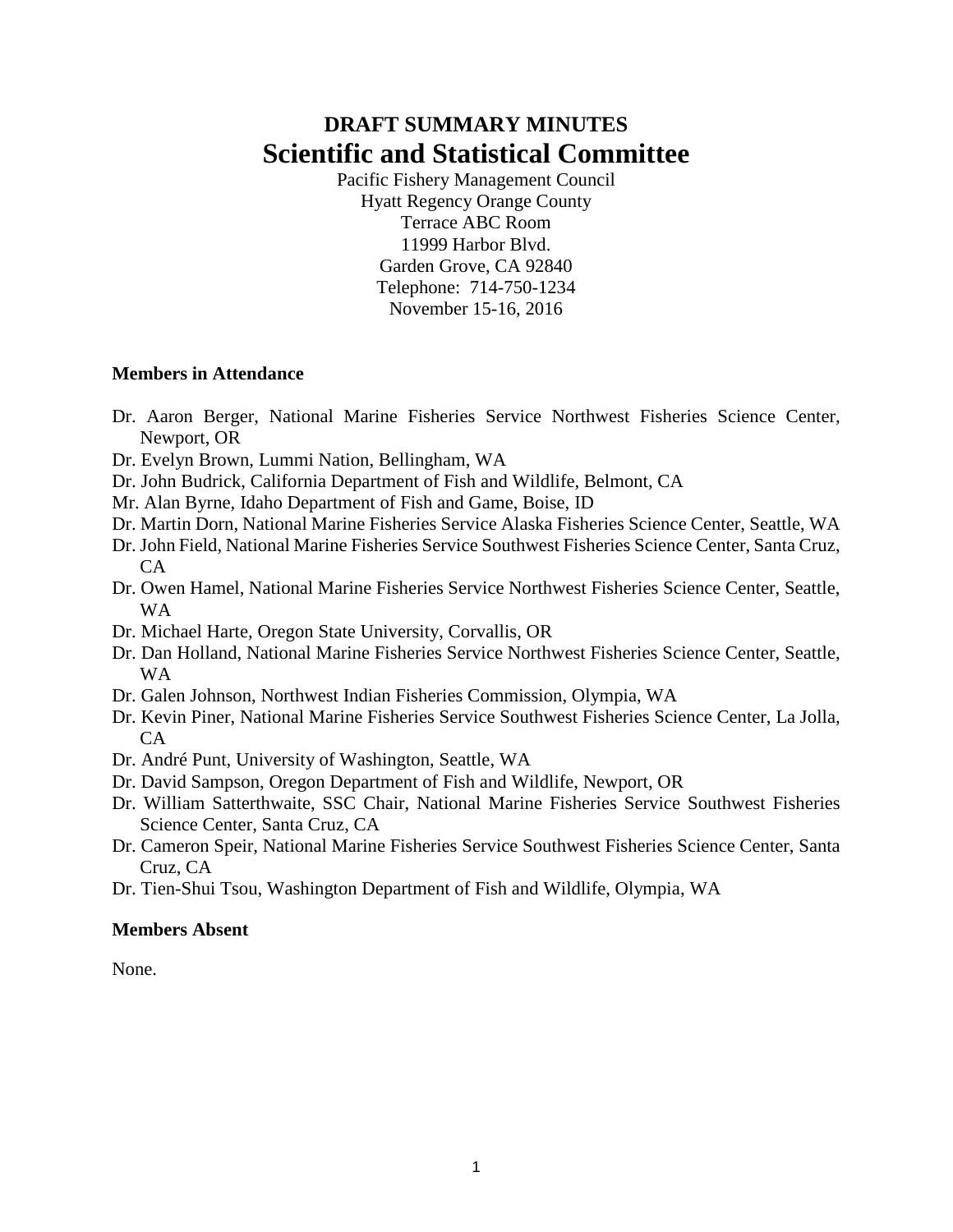| <b>SSC Recusals for the November 2016 Meeting</b> |                                                                                     |                                                                                                         |  |  |  |  |  |  |
|---------------------------------------------------|-------------------------------------------------------------------------------------|---------------------------------------------------------------------------------------------------------|--|--|--|--|--|--|
| <b>SSC Member</b>                                 | <b>Issue</b>                                                                        | <b>Reason</b>                                                                                           |  |  |  |  |  |  |
| Dr. John Field                                    | G. 4. Northern Anchovy Stock<br><b>Assessment and Management</b><br><b>Measures</b> | Dr. Field was in charge of<br>the juvenile rockfish<br>survey which was used in<br>the anchovy analysis |  |  |  |  |  |  |
| Dr. Will Satterthwaite                            | Salmon Methodology<br>D.2<br>Review                                                 | Dr. Satterthwaite's<br>supervisor contributed to<br>the Sacramento Winter<br>Chinook analysis           |  |  |  |  |  |  |
| Dr. Cameron Speir                                 | Salmon Methodology<br>D.2<br>Review                                                 | Dr. Speir's supervisor<br>contributed to the<br>Sacramento Winter<br>Chinook analysis                   |  |  |  |  |  |  |

# *A. Call to Order*

Chairman, Will Satterthwaite, called the meeting to order at 8 a.m. Mr. Tracy commended the Scientific and Statistical Committee (SSC) on the workload planning tables. They are very useful in tracking the workload and planning the Council agenda. He briefed the SSC on planning the National SSC meeting next year. Dr. Satterthwaite has been active polling other SSC chairs regarding topics of discussion. Mr. Tracy commended Dr. Dave Sampson on the Historical Catch Reconstruction workshop held a couple of weeks ago. He also commended Dr. Martin Dorn on planning next month's Productivity workshop scheduled for December 6-8 in Seattle, WA. Mr. Chuck Tracy then provided the agenda overview.

Dr. Evelyn Brown removed herself from the Groundfish Subcommittee. STAR Panel assignments were decided (see 2017 workload planning tables at the end of these minutes).

The SSC discussed workload planning and made some changes in 2017 workload tasks (see tables at end of these minutes). Dr. Dorn provided an overview of plans for the upcoming Productivity workshop. Dr. Punt said he could develop a special edition of Fisheries Research with papers produced for the workshop. Dr. Sampson provided an overview of the Historical Catch Reconstruction workshop, and some interest in pursuing this option was expressed. Reports from both workshops will be provided in the advance March 2017 briefing book.

# *D. Salmon Management*

2. Salmon Methodology Review

The SSC Salmon Subcommittee (SSCSS) and Salmon Technical Team (STT) held a joint methodology review meeting in Portland, Oregon on October 18, 2016 to review models that predict the preseason abundance of Sacramento River Winter run Chinook salmon (Agenda Item D.2, Attachment 1). Dr. Michael O'Farrell (SWFSC) briefed the SSC on work that was completed after the methodology review to further evaluate these models based on recommendations made at that meeting. Dr. O'Farrell reported that some errors were discovered and corrected in calculations used for Table 7. An additional test of model performance using leave-one-out cross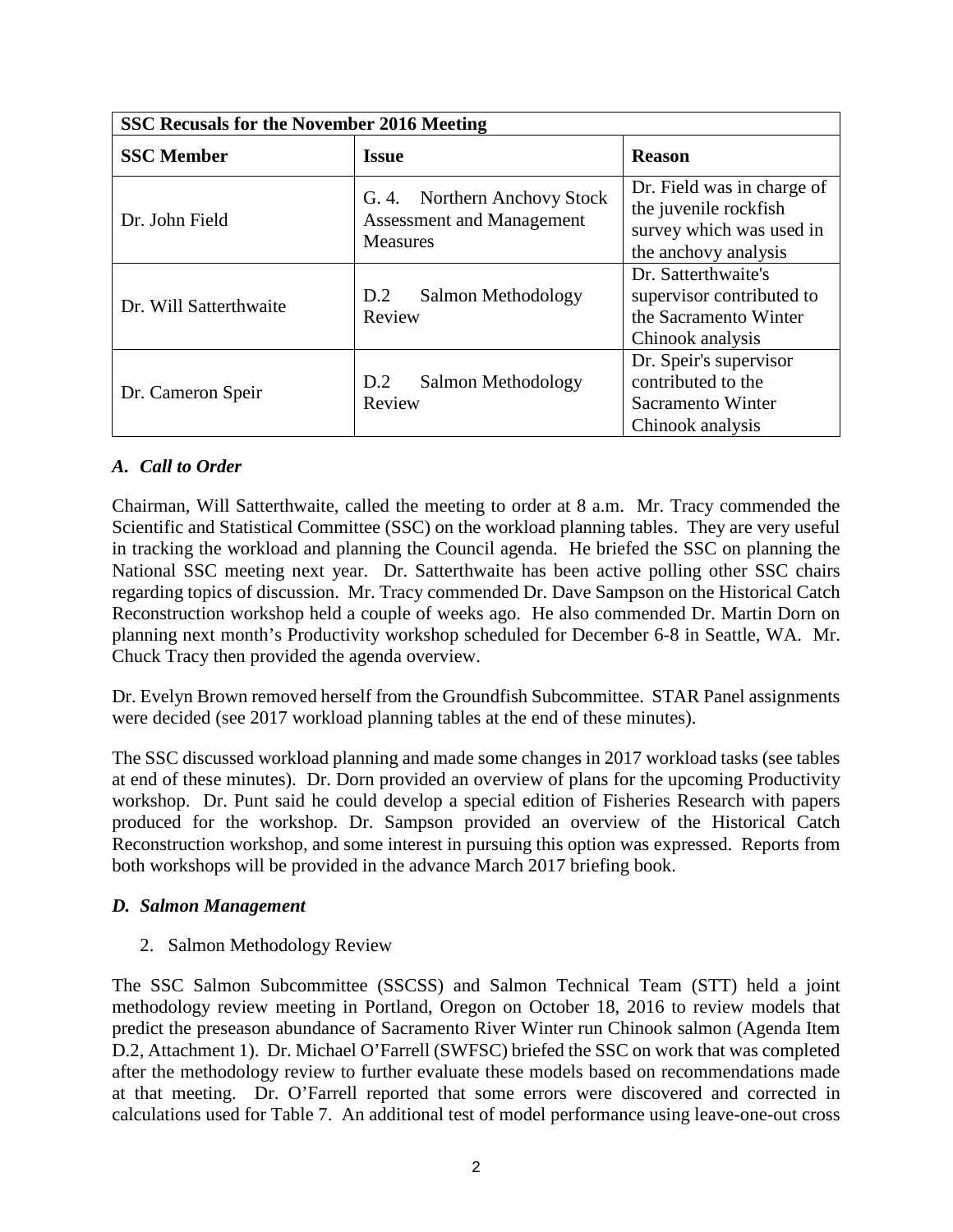validation showed little difference in the performance of the models. Based on these results, the SSC agrees with Dr. O'Farrell that there is no basis for selecting a best-performing model using the small data set available at this time. As additional years of data become available, a more rigorous evaluation will be possible, especially as the effects of the drought on this stock are manifested. The addition of drought year data may allow us to better differentiate among the models.

### **Scientific and Statistical Committee Salmon Subcommittee Report on Preseason Abundance Forecasts for Sacramento River Winter Chinook Salmon**

The Scientific and Statistical Committee's Salmon Subcommittee (SSCSS) met in Portland, OR, on 18 October 2016 for a joint methodology review with the Salmon Technical Team of the report, "An evaluation of preseason abundance forecasts for Sacramento River winter Chinook salmon". The report was presented by Dr. Michael O'Farrell (Southwest Fisheries Science Center, SWFSC), with co-author Mr. Michael Mohr (SWFSC) in attendance and co-author Dr. Noble Hendrix (QEDA Consulting) joining the discussion via telephone.

Sacramento River Winter Chinook (SRWC) have a life history that precludes the use of jack returns to predict adult abundance prior to ocean fisheries, given the standard sampling methods and timing of jack return estimation. Thus, the current harvest control rule (HCR) for SRWC uses the recent 3-year geometric mean number of spawners. The SRWC Workgroup developed a suite of models to forecast the age-3 escapement in the absence of fishing  $(E_{t,3}^0)$  with the goal of better capturing rapid changes in population than is possible by relying on a mean of previous years. The SRWC model development and testing had three main components: (1) the fitting of a population dynamics model to fry and/or spawner data to estimate population parameters, (2) use of the estimated parameters in three forecast models, and (3) comparison of the performance of the three forecast models. The formulation of the underlying population dynamics model was published in a peer-reviewed journal and is extensively documented (Winship et al. 2014). The Winship paper was not reviewed by the SSCSS. Compared to the Winship et al. model, the population dynamics model was updated by adding recent data, and modified by including year-specific fecundity estimates rather than a constant number of eggs per female spawner and by adding a temperature covariate to the egg-to-fry relationship to better capture low survival in drought years. Additionally, in one proposed model variant, the juvenile survival rate (fry to end of ocean age 2) was modeled as a function of the egg-to-fry survival rate in an attempt to capture apparent correlation between survivals of the two stages.

Three forecast models (Base, ETF, and No JPI) were explored. The Base forecast model takes a random draw for the number of fry based on an empirical estimate of the fry-equivalent Juvenile Production Index (JPI, the estimated number of juveniles passing Red Bluff Diversion Dam standardized to the fry stage) and its uncertainty, and takes a random draw of juvenile survival from a beta distribution fitted by the population dynamics model. These draws are multiplied together (yielding a forecast for fish alive at the end of age 2) and scaled by natural mortality and maturation rates to generate the distribution of  $E_{t,3}^{0}$  for natural-origin fish. The second forecast model ("ETF") differs from the Base model in that the juvenile survival rate distribution is estimated using an egg-to fry survival covariate, with the covariate based on an empirical estimate of the egg-to-fry survival rate. A third forecast model ("No JPI") was also tested, because in some years the JPI is unavailable. In this case, a model-based distribution of fry numbers is used that is estimated based on the number of spawners, their fecundity, and temperature-dependent egg-to-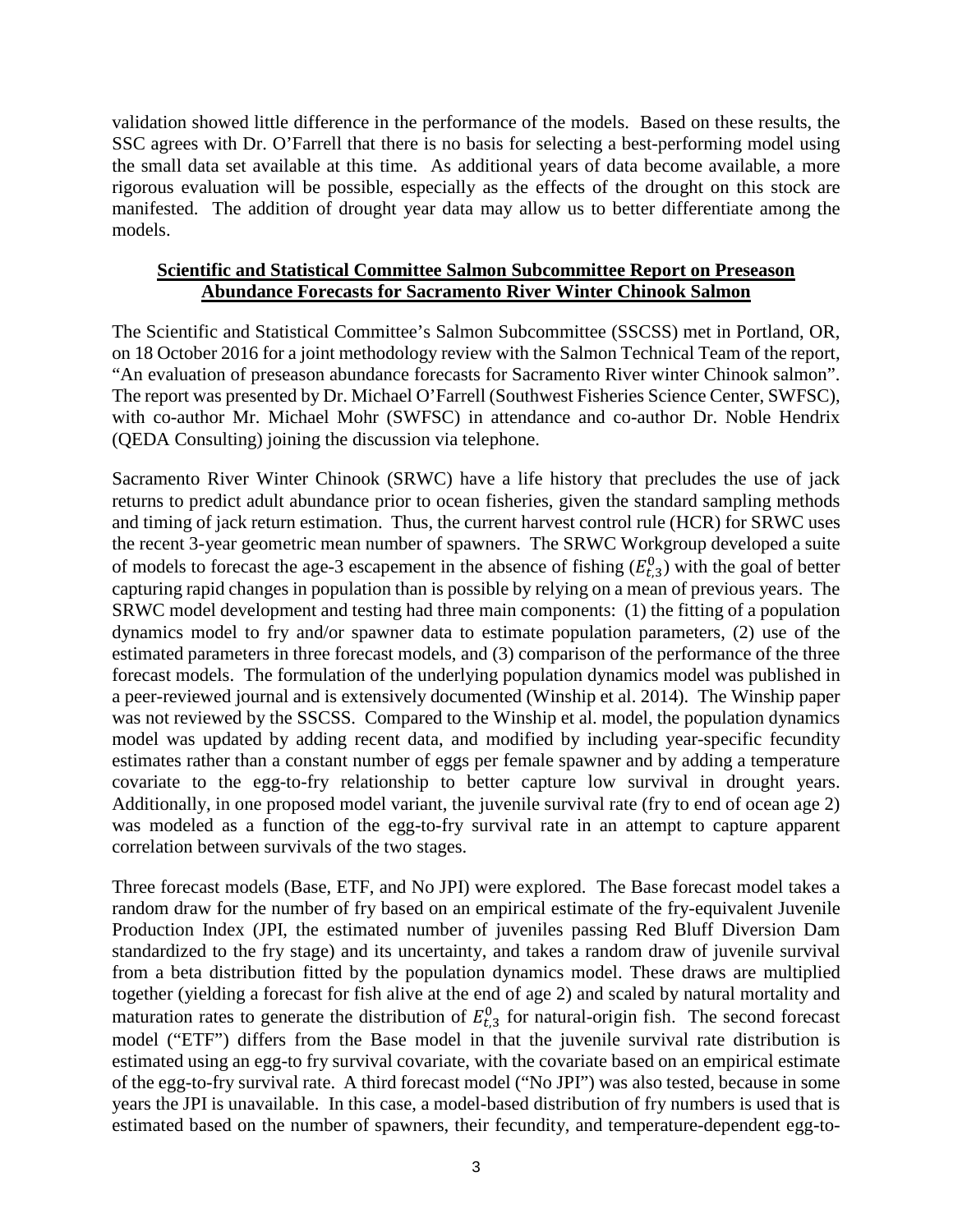fry survival. The juvenile survival rate is modeled as in the Base model. A forecasted distribution of the number of hatchery-origin fish was made in all three models by multiplying the known number of hatchery fish that were released by scaled versions of the juvenile survival rate draws used in each model. The natural and hatchery forecasts were summed to get the total  $E_{t,3}^0$ . The three forecast models were evaluated using a one-year-ahead cross-validation with post-season estimates of  $E_{t,3}^0$ , which was limited to four years (2012-2015) due to the small size of the data set relative to the number of parameters that need to be estimated.

The report authors recommended using the Base model to forecast  $E_{t,3}^0$  when the JPI estimate is available, and the No JPI model in years where the JPI is unavailable. The SSCSS agrees that the Base model performed as well or better than the other two model scenarios given the metrics used to assess them and the No JPI option is acceptable to use in years without a JPI estimate. The SSCSS recommends assessing the model's performance for all years, leaving out one year of data each time. Another possible evaluation of the models is to generate forecasts for each year using each model fitted to the full dataset, and compare these forecasts to the post-season estimates of  $E_{t,3}^{0}$  for those years. This is not a rigorous method of validation but gives some idea of how each model performs across a range of inputs, and provides values that should match figures in the document.

The report authors recommended using the mode of the forecasted escapement distribution from the Base model to estimate  $E_{t,3}^0$ . The SSCSS recommends that when choosing an  $E_{t,3}^0$  the full distribution of the estimate should be considered as this allows an assessment of the uncertainty of the estimate and an analysis of risk when used with a HCR. Results from the mode were more conservative than the median, but were biased low providing forecasts that were less than half of the post-season estimates of escapement with forecasts in all but one year. The SSCSS suggests examination of the mode, mean, the median, or other quantiles from the escapement distribution as inputs for alternative HCRs in the upcoming management strategy evaluation.

The SSCSS notes that there is not a HCR in place that can use these forecasted  $E_{t,3}^0$  estimates. The existing HCR is based on the recent 3 year geometric mean of the number of spawners, which is not directly comparable to the forecasted age 3 SRWC escapement without fishing.

The report authors noted that the ETF model performance increased as additional years of data were added. All four cross-validation cohorts had empirical egg-to-fry survival rates well above the average across the time series, whereas the next two returning cohorts (including those that spawned in summer 2016) experienced well below the average egg-to-fry survival. The SSCSS agrees that this model should be monitored for feasibility as more years of data become available. In addition, other environmental variables such as flow should be examined and model performance assessed.

Works Cited:

Winship, AJ, MR O'Farrell, and MS Mohr. 2014. Fishery and hatchery effects on an endangered salmon population with low productivity. Transactions of the American Fisheries Society 143:957- 971.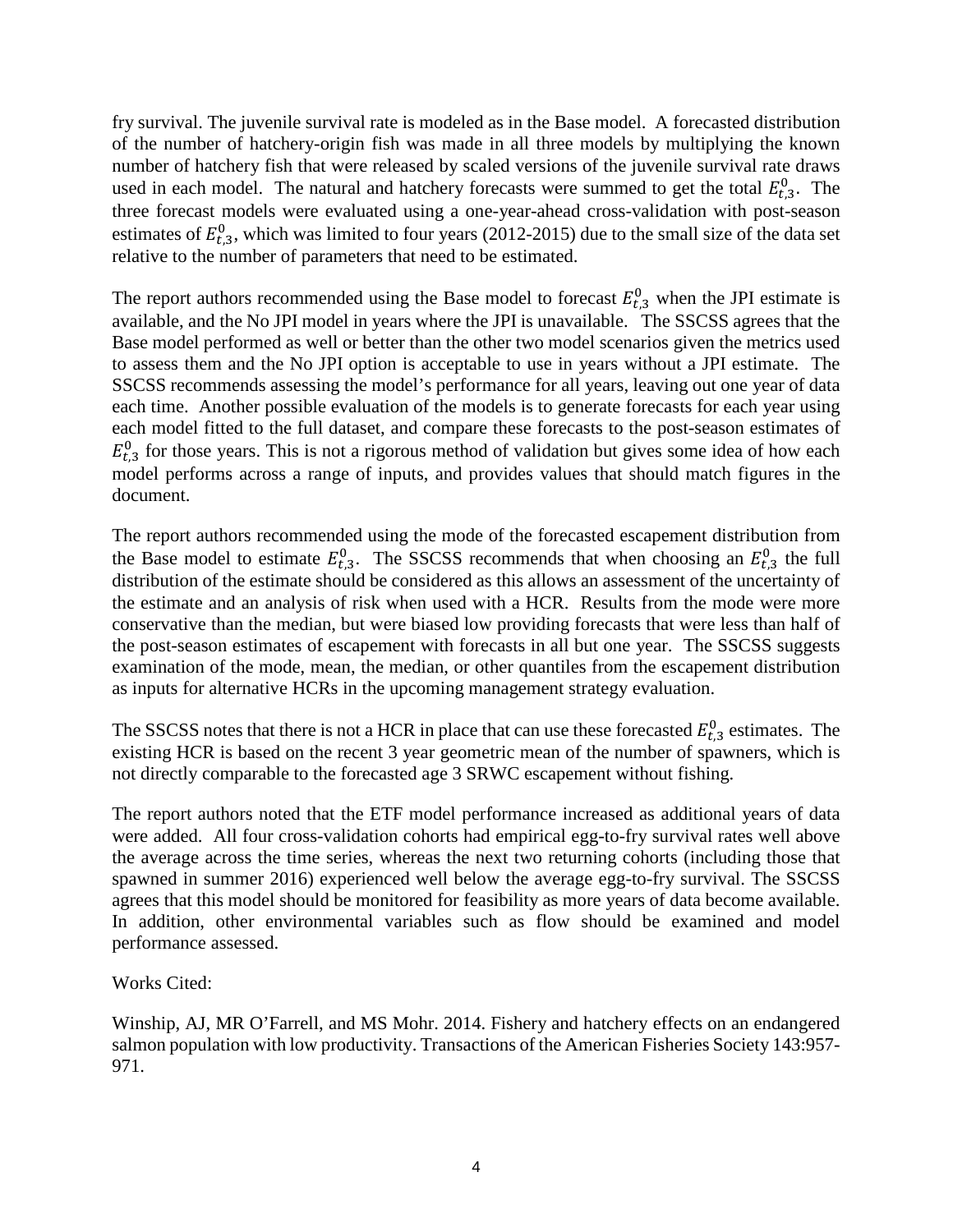#### *SSCSS Notes:*

*Recusals: Will Satterthwaite and Cameron Speir, since Mr. Michael Mohr is the supervisor of Will and, because of an unfilled intermediate position, currently directly above Cameron as well.* 

*Approximately 95% of each cohort returns to the river as age-3 (for hatchery-origin fish for which cohort reconstructions are possible.*

*Model is a Bayesian state-space model fitted to natural origin female spawners and natural origin fry data.*

*Performance metrics to assess the model were: Mean Error (ME), Root Mean Square Error (RMSE), and Log Pointwise Predictive Density (LPPD).* 

*Theoretically, a fourth forecast model with the juvenile survival rate modeled using the temperature-predicted egg-to-fry survival rate, or the temperature covariate itself, could have been tested. Neither the authors nor the SSCSS saw any promise in pursuing that approach.*

*The Winship et al. 2014 population dynamics model was also part of the MSE examined previously during a workshop associated with the April 2013 Council meeting in which members of the SSC, Salmon Technical Team, and Salmon Advisory Subpanel participated (see March 2014 Briefing Book Agenda Item F.8.b Supplemental SSC Report; http://www.pcouncil.org/wpcontent/uploads/F8b\_SUP\_SSC\_MARCH2014BB.pdf).*

#### *G. Coastal Pelagic Species Management*

4. Northern Anchovy Stock Assessment and Management Measures

Dr. André Punt summarized the October 2016 review by the SSC CPS subcommittee of the indices of abundance for the central subpopulation of northern anchovy (CSNA) based on egg and larval data for the California Cooperative Oceanic Fisheries Investigations (CalCOFI) survey area. Dr. Ed Weber then briefed the SSC on the seasonal indices of relative abundance developed in response to the guidance provided at the October review meeting (Agenda Item G.4.a, SWFSC Report). The Supplemental SWFSC Report (Agenda Item G.4.a, Supplemental SWFSC Report 2) was submitted far too late (November  $11<sup>th</sup>$ ) for adequate SSC review. However, the report was discussed because it included analyses specifically requested by the subcommittee.

The egg and larval production indices presented in the SWFSC report represent the best available science for trends in spawning biomass in the CalCOFI survey area. However, the report did not expand the trend information to estimate absolute spawning biomass in that area. The SSC agrees that this expansion is not appropriate, because it would require scaling the egg and larval indices using the Daily Egg Production Methods estimates for the 1980s. Neither the winter nor spring survey is conducted at the right time to fully capture spawning of CSNA, and the degree of mismatch may vary though time due to changing oceanographic conditions. A proper expansion from eggs and larvae to spawning biomass would require data on sex ratio, mean female weight, and fecundity. Variability in the timing of spawning may also complicate interpretation of the egg and larval time series as an index of relative abundance.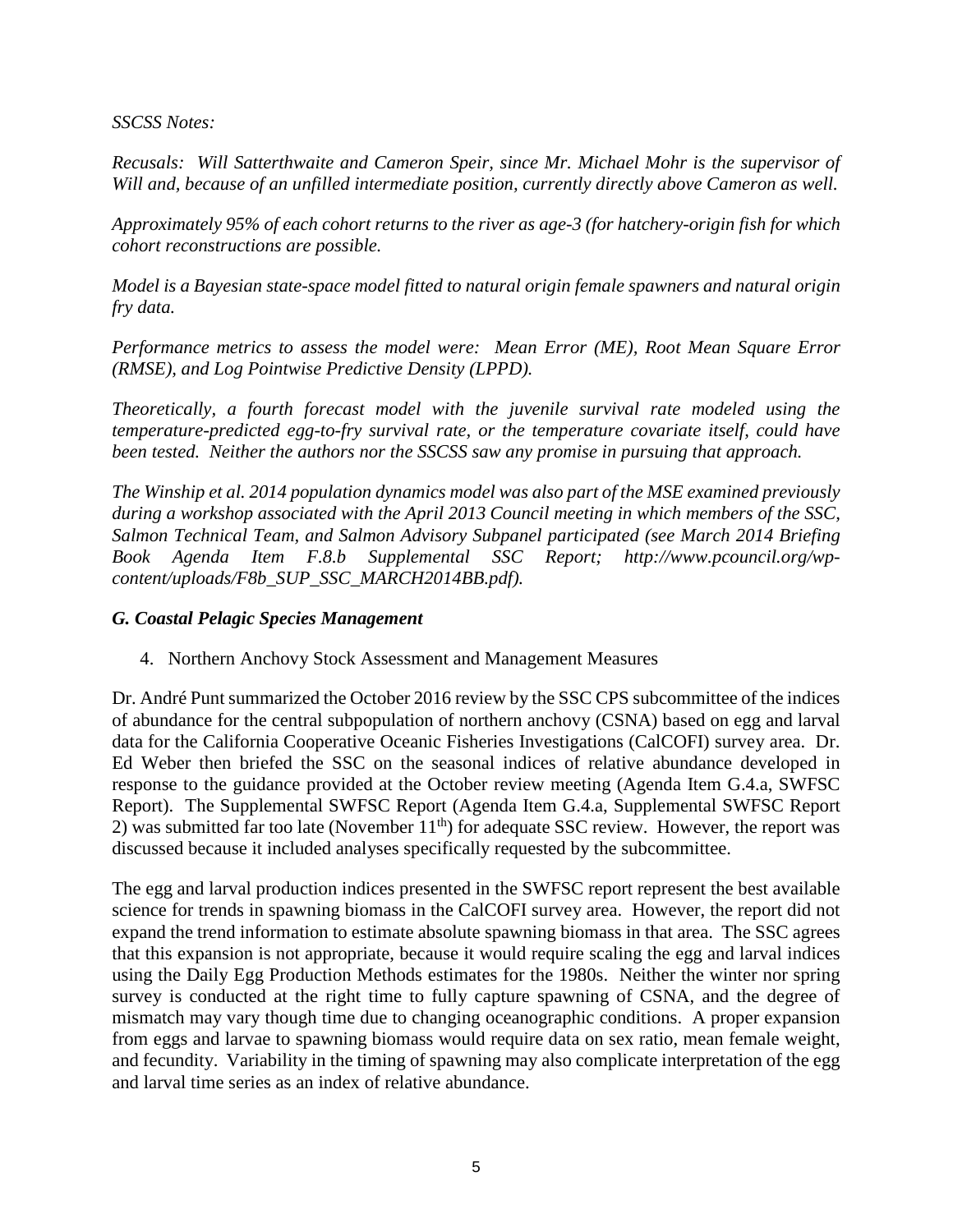The spatial extent of the CalCOFI survey is limited (by depth and latitude) relative to the distribution of the broader CSNA population. The proportion of the population contained in the survey area at any given time is unknown and changes through time due, in large part, to oceanographic conditions. As trends in the CalCOFI survey area may not be representative of the broader population, it is difficult to infer population-level trends. However, the indices do indicate that the relative abundance of the CSNA in the CalCOFI survey area has remained low over the past decade, relative to the higher levels observed in the 1980s (during the peak of the fishery) and the mid-2000s (when a substantive fishery was absent).

The supplemental SWFSC report included results of the 2015 Acoustic Trawl Method (ATM) survey, which estimated the biomass of the CSNA to be approximately 31,427 metric tons (95% confidence interval 17,780-48,302t), with much of that biomass represented by age 0 (2015 year class) fish. The central California juvenile rockfish midwater trawl survey also provided evidence that the relative abundance of pre-recruit CSNA was high in 2015 and moderate in 2016. Although ATM data on the CSNA were collected during 2016, these data have not yet been analyzed to provide an estimate of biomass. Inshore areas where anchovy are known to occur, sometimes in large aggregations, remain outside the ATM survey area. Thus, the ATM estimate of anchovy biomass is likely to be negatively biased, with the degree of bias potentially changing from year to year. In common with the egg and larval production indices, the 2015 ATM results indicate that the current biomass for the CSNA appears to be well below historical levels.

The SSC recognizes that there is substantial uncertainty associated with how oceanographic conditions impact the spatial distribution of CSNA, including the proportion of anchovy biomass inshore of all available surveys (ATM, CalCOFI, and the Southern California Coastal Ocean Observing System – SCCOOS), and how those relationships change over time.

The biomass of the CSNA has undergone considerable variability over the last three decades, and as a consequence, there is a basis for reconsidering the current OFL, which is based on a model using data from a historical period and collected under dramatically different environmental and abundance conditions. However, there are several important steps and data needs that must be considered to develop a revised OFL. These steps include the estimation of  $F_{MSY}$  or identification of a suitable proxy and developing methods for estimating total stock biomass, which would at a minimum require calibrating survey estimates to account for unsampled areas and preferably analyzing all the data in an integrated stock assessment. It is also important to consider time lags introduced by the collection, processing, and analysis of abundance data due to the highly dynamic nature of anchovy.

The SSC notes that in contrast to actively-managed CPS, there are currently no set procedures for setting and updating OFLs and ABCs for monitored species, including CSNA. Development of such procedures would be a useful addition to the FMP, but should be based on an understanding of the population demographics of these species, preferably using some form of population dynamics model.

# *SSC Notes:*

*There were some concerns over the most appropriate approach for estimating variance associated with point estimates for biomass indices from systematic surveys such as the CalCOFI survey. The October 2016 review meeting suggested using the spatial tessellation approach with bias-*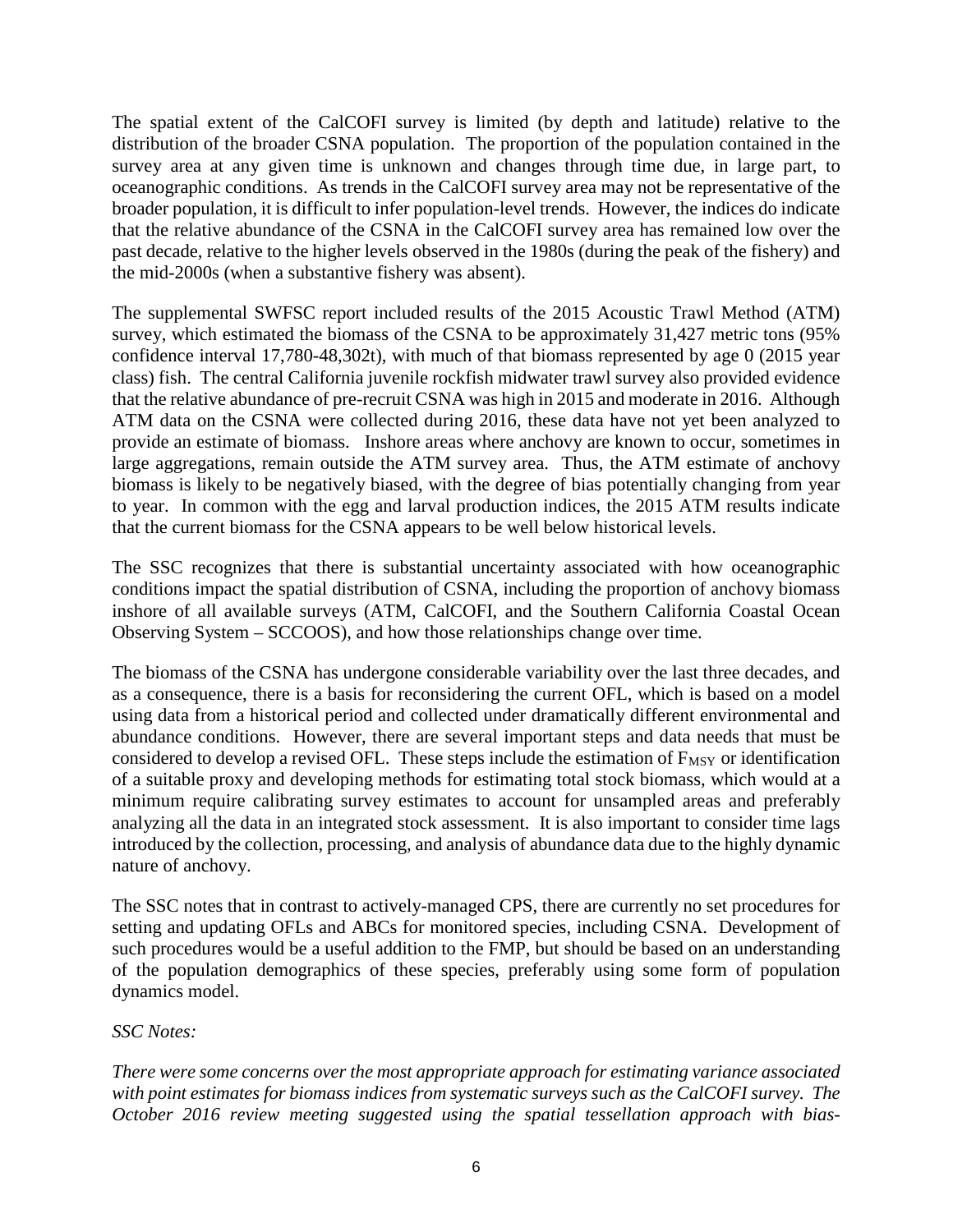*corrected jackknife estimates due to the clustered nature of the samples following MacCall et al. 2016 (Fisheries Research 175: 87-94), which was the approach used in the SWFSC report. It was pointed out that jackknife procedures rely on independence among samples, but the CalCOFI data are spatially correlated. Thus it would be useful to know the percent change introduced by the jackknife bias correction.* A stratified random design has been used in Alaska to estimate *variances, but this ignores sample clustering (the survey stations do not form a single grid but rather the inshore area has higher sample density) and spatial autocorrelation. A geostatistical model-based approach was noted as being preferable as it would account for the covariance structure inherent in the data and should be explored during subsequent analyses.* 

*The SSC agrees that scaling the relative abundance index by the 1980s DEPM estimates to get absolute abundance should not be done.*

*The SSC agrees that the winter and spring surveys are essentially uncorrelated and should remain as separate seasonal indices of abundance.* 

*The 2015 ATM estimate provided in the supplemental SWFSC Report provides a minimum biomass estimate and is more synoptic spatially than the CalCOFI survey. However, there is currently only a single ATM point estimate for CSNA and an inshore correction factor is currently unavailable. The 2016 ATM biomass estimate for anchovy is anticipated to be available by April 2017. This amount of lead time is what can be expected for future ATM surveys.* 

*It could be informative to stratify the ATM estimate into the area overlapping the CalCOFI area versus the area not sampled by CalCOFI.*

*The SSC suggests that correction factors be developed that account for the proportion of biomass outside of the survey sampling area. These factors could then be used to calibrate current ATM (estimates of absolute biomass) and CalCOFI egg and larval production (indices of relative abundance) surveys. The calibrated surveys would then be representative of the broader CSNA population and could then form the basis for the input to a full integrated stock assessment. The proposed aerial survey (Agenda Item G.2) could provide an inshore correction factor for the ATM survey if conducted in a synoptic or representative manner.*

*OFLs will likely need to be set according to a mean F level applied to an estimate of average biomass over a recent time period (or similar approach) given the life history of anchovy and the anticipated lag in availability of survey (or stock assessment) estimates. OFLs could be updated yearly or when new estimates become available.*

#### *F. Groundfish Management*

2. Methodology Review Final Topic Selection

The Scientific and Statistical Committee (SSC) met with the Groundfish Management Team (GMT) to discuss methodology review topics for models used to develop regulatory specifications for the 2019-2020 biennium. In addition, the SSC discussed assessment methodologies and other methods informing management in need of review prior to application. The SSC and the GMT also discussed the potential timing of the reviews relative to upcoming workload and stock assessment cycle.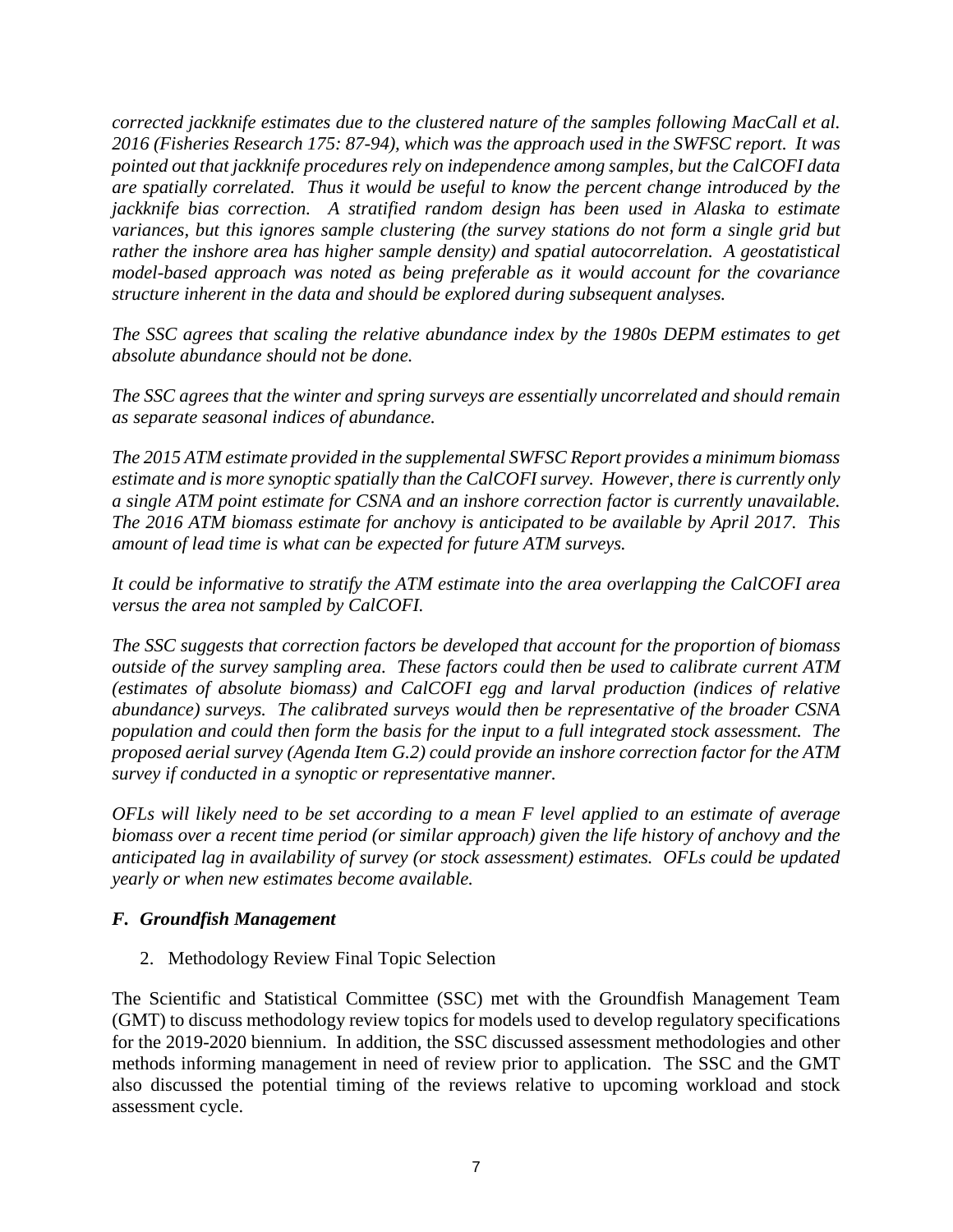One meeting of the SSC groundfish sub-committee is proposed prior to March to review methods that may be used in 2017 stock assessments. Review of geostatistical methods proposed for use in developing indices of abundance will require inclusion of an outside expert reviewer with particular knowledge of the methods employed to compliment the experience of existing SSC subcommittee members.

Review of the discard mortality rates proposed by the GMT could be carried out at the March Council meeting. A webinar between the GMT and the SSC groundfish subcommittee is proposed to be held after the March briefing book deadline to prime discussion at the March review meeting.

Another meeting of the SSC and the GMT is proposed for the September Council meeting to review methodologies to be used in the regulatory specification process. While the March meeting will only require attendance of presenters and the SSC groundfish sub-committee, the SSC recommends that a representative from the West Coast Groundfish Observer Program attend the September meeting to answer questions regarding methods employed in generating mortality estimates used in the nearshore and non-nearshore models under review. Review of the proposed probability analysis to be used to evaluate the risk of exceeding catch limits may be taken up at the mop-up meeting in September as time allows.

Each of the items proposed by the SSC and GMT provided below are followed by the meeting at which they are proposed to be discussed.

The GMT proposed the following methodologies for review:

- Review of the nearshore catch projection model improvements. (September Council Meeting)
- Review non-nearshore catch projection model improvements. (September Council Meeting)
- Review of changes to discard mortality rates. (March Council Meeting)
- Probability analysis used to evaluate the risk of exceeding catch limits. (Mop-up Meeting in September).

Methodologies identified for review by the SSC:

- Development of new catch per unit effort standardization methods. (Groundfish Subcommittee Meeting before March)
- Development of a revised steepness prior (h). (Groundfish Sub-committee Meeting before March)
- Updating of the prior on natural mortality (M). (Groundfish Sub-committee Meeting before March)
- Evaluation of methods used in the weighting of length and age composition in Stock Synthesis model. (Groundfish Sub-committee Meeting before March)
- Adjustments to sigma used in quantifying the extent of scientific uncertainty contributing to the buffer between the OFL and the ABC. (Mop-up Meeting in September).

The SSC also discussed the draft report on accepted practice guidelines for groundfish stock assessments provided in [Agenda Item F.2, Attachment 1.](http://www.pcouncil.org/wp-content/uploads/2016/10/F2_Att1_AcceptedPracticesGuidelines_Draft_NOV2016BB.pdf) This is a living document that will be posted to the Council website and is intended to be suggestive rather than proscriptive, though explanation of deviations should be provided by the stock assessment author.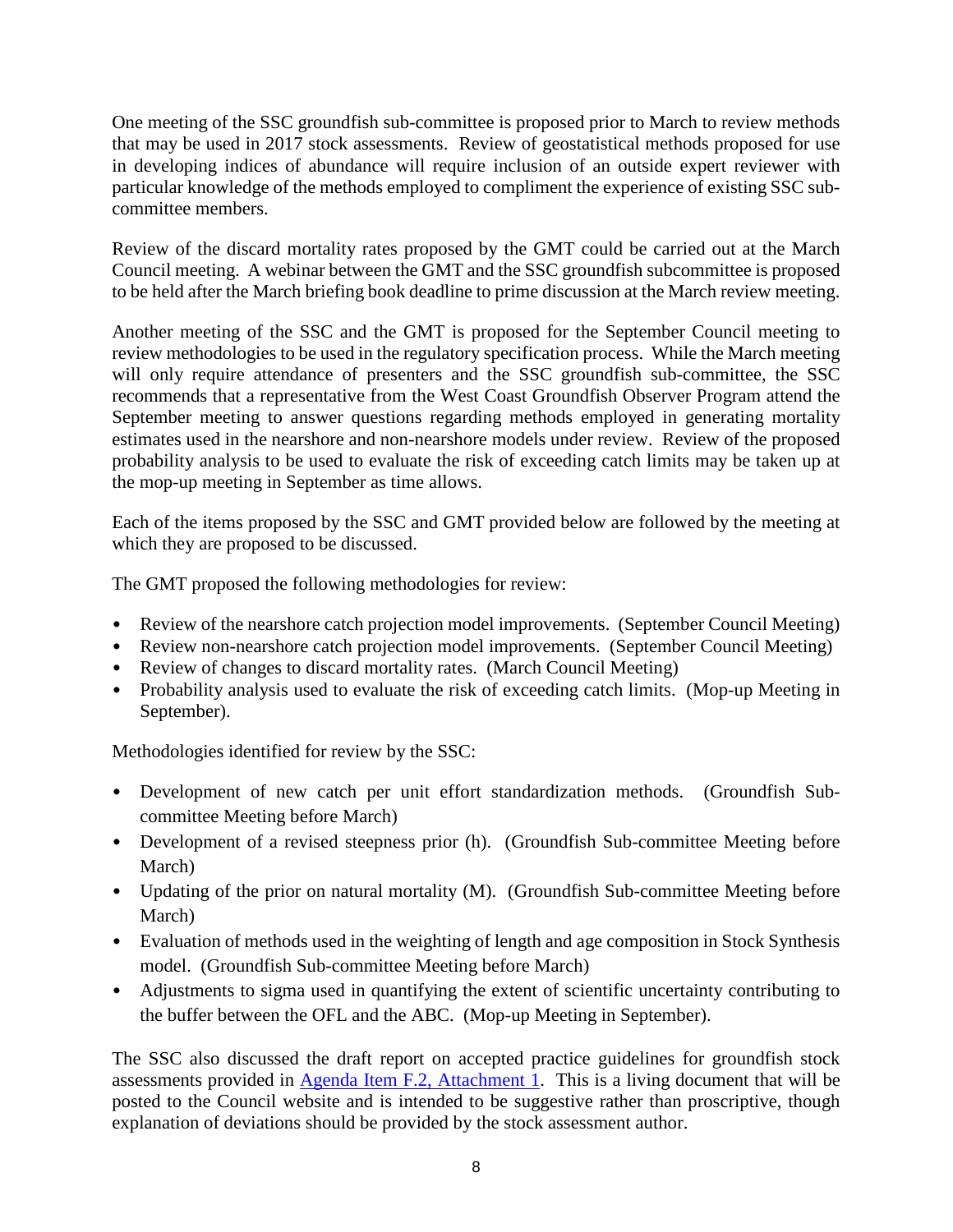#### *SSC Notes:*

#### *Nearshore Model Review*

*Dr. Sampson and Dr. Hastie mentioned that original purpose of the nearshore model was to account for all mortality shoreward of the RCA as compared to the current model used to project impacts only for a limited suite of nearshore rockfish species. For instance exclusion of lingcod caught in the nearshore are not accounted for.* 

*There is concern regarding trying to align with WCGOP estimations in the interest of improving the accuracy of projections when the estimation methods have not been reviewed and limiting stratification to that found in the WCGOP estimates may limit flexibility in modeling at a finer spatial resolution. The GMT is proceeding with the assumption that methods in WCGOP estimates and projections are going to need to use the same denominator of landings in projecting catch. The SSC noted that it is not necessarily critical that the methods are the same to provide a reasonable projection. Denominator stocks are the primary focus of need for consistency and composition between areas in the model and projection provide discrepancies, which would be partly alleviated by WCGOP stratifying north of 40°10' N lat.*

*Confidentiality considerations and consistency with the nearshore estimates for WCGOP may pose an issue in terms of accounting for the 4 depth bin model vs the current 10 fm depth bin model. Updating of discard mortality rates for the 20-30 fm depth bin may be more representative of actual mortality.* 

*Application of discard mortality rates requires application of proportion of gear types and proportion of catch by depth. Previously proportions of gear type were from Oregon log-book data and applied to California. Now WCGOP data is now available for California on the proportion of catch by gear to allow stratification. Updating of the data source does not require model review, but potential changes to address bias in the observer coverage may necessitate review.*

*There are trade-offs with the number of years of data used in terms of consistency of stratification to maintain similar bycatch rates used in WCGOP vs. stratification by depth and area to allow representative analysis management measures.* 

*The GMT will provide comparisons of methods used in WCGOP estimates vs. modeling to clarify the basis for review in considering attempts to align projections and estimates.*

*Non-Nearshore (sablefish targeted model for north of 36° N. Lat.)* 

*Model structure changes would include changes to align with WCGOP stratifying by LE primary, LE DTL and OA, though not sufficient sample size so it will be forgone.*

*Landed vs. total catch in the denominator and grand mean vs. running average have been identified as changes per the previous review could bring this to the SSC if interested since it was recommended by the SSC, but may not be necessary for the SSC since it is just addressing a previous request.*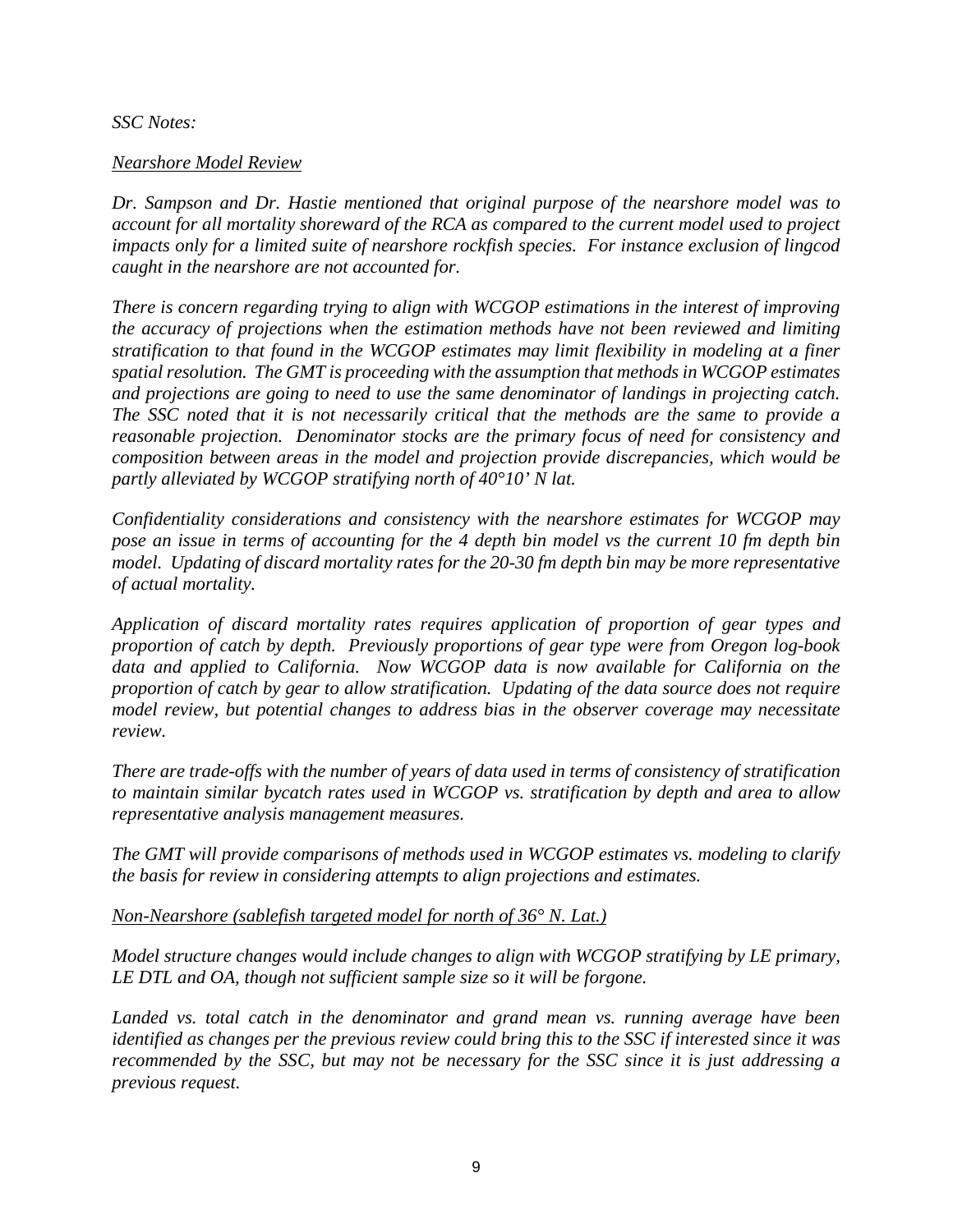*The main change proposed is a separate model that determines the probable catch of yelloweye with some estimate of uncertainty as requested by the SSC in the previous review and exploring a two-step hurdle model or bootstrap methodology focusing on yelloweye since it is the major constraint.*

*Lingcod and sablefish mortality rates of 50% for trawl and 7% for fixed gear, which would need to be updated by March if they are to be changed on the basis of methods used in the NPFMC and additional research by Ottmar and Davis 2006 and development of rapid assessment of mortality protocol etc. This would be an improvement on the current methods determined based on a literature review and conservative estimates as indicated in the EIS.*

# *Methods recommended by the SSC*

*Spatial autocorrelation function of the Thorson geospatial method is still outstanding to have approval of his methods to facilitate use of fishery dependent indices would need to be done by March. The level of analysis needed for review is a consideration. The geostatistical GLM is likely to be used frequently in assessment and review would facilitate its use. Simulation analysis was provided, but still have yet to see it applied in an assessment and compared to the results of the Stephens McCall in a sensitivity analysis.* 

*Though methods can be reviewed as part of the STAR panel review process, the SSC would prefer to carry out reviews of proposed assessment methods prior to the STAR panel reviews to ensure sufficient time for vetting, uniform application and prevent detracting from the remainder of the assessment.* 

*The March meeting with the GMT would be part of the Council meeting for mortality rates with a webinar for review prior to the meeting after the briefing book deadline to orient the SSC. The GMT model review and sigma related analyses covered by the last week of the September Council meeting accounting for need for mop-up the week of September 25th. This provides limited time*  for the GMT to update models, make projections and conduct public meeting for the Oct 16 is the *briefing book.*

*Workload obligations for items proposed by the SSC (further discussion of the details of the methods are provided in the SSC minutes from September):*

- *Owen Hamel will be addressing updating of the prior on natural mortality and steepness accounting for autocorrelation, environmental variability and similarities between species in a meta-analytical framework in January/February.*
- *Chantel Wetzel will be evaluating how sigma propagates into results of assessments in the future including the effects of ageing of assessments over time, calculation based on comparison of the assessments and comparison of all the OFLs for all years of an assessment since SS can now record OFLs for all years.*
- *Jim Thorson: everything else.*

# *G. Coastal Pelagic Species Management, Continued*

2. Methodology Review Preliminary Topic Selection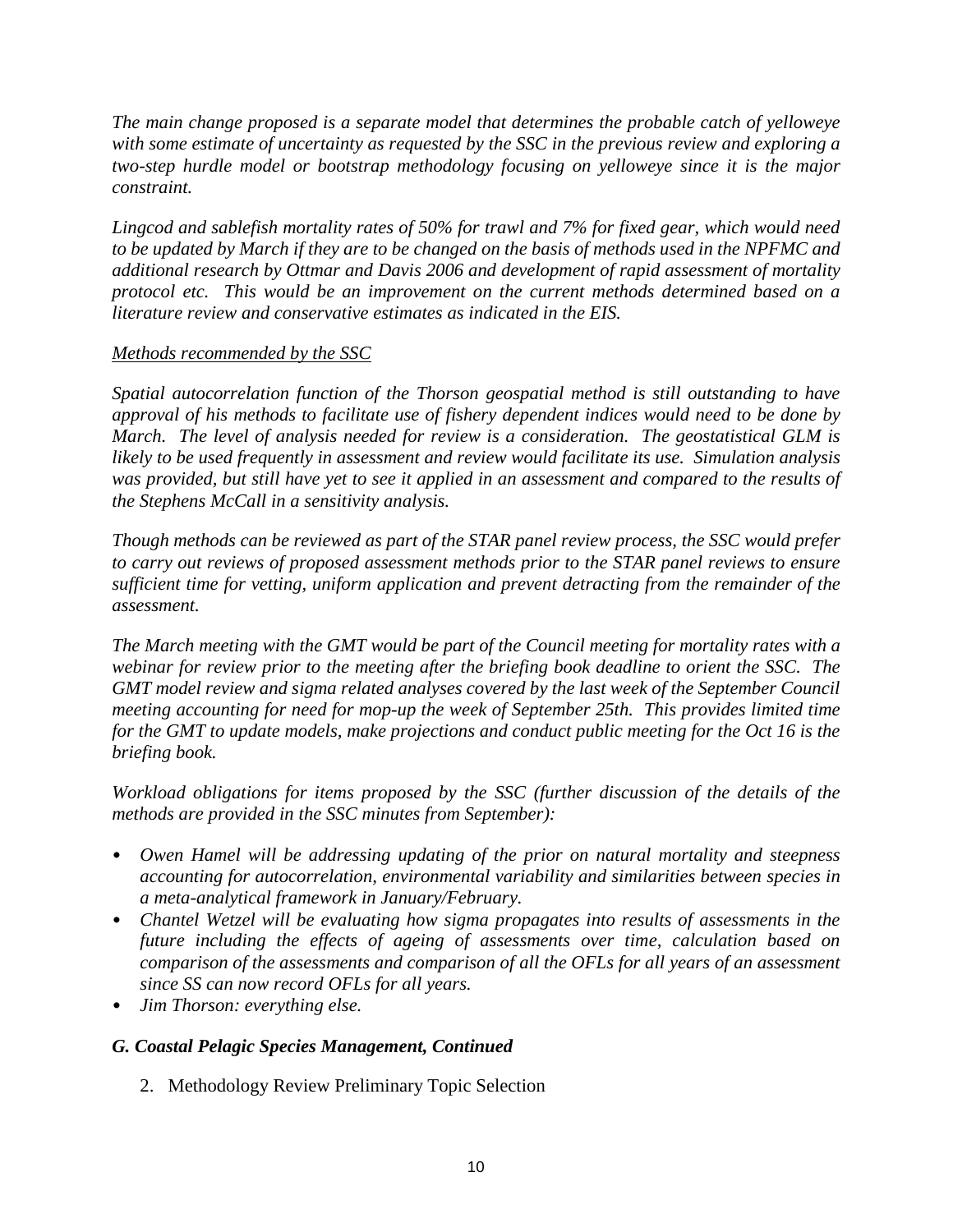The Scientific and Statistical Committee reviewed potential topics for Coastal Pelagic Species Methodology Review in 2017. Mr. Kirk Lynn (California Department of Fish and Wildlife (CDFW)) presented the Proposal for Methodology Review of the Southern California Coastal Pelagic Species Survey (Agenda Item G.2, Attachment 1). This proposal contains two projects: Project 1, to develop relative indices of nearshore abundance for sardine and anchovy; and Project 2, to develop an inshore correction factor for the Acoustic-Trawl Method (ATM) survey index/estimate. Both projects rely on aerial survey estimates of observed biomass. For Project 1, the goal is to cover the entire mainland and island coastal areas in the Southern California Bight, while for Project 2, the goal is to cover both an inshore portion of ATM transect lines and extensions of the lines to the coast over the nearshore area not covered by the ATM. Information from both areas would then be used to estimate the proportion of biomass missed by the ATM survey. Either project individually, or in conjunction, could potentially provide expansion factors for the ATM survey. Mr. Lynn indicated that the proposed methods would be ready for review by Spring 2017.

The SSC provided comments on the proposed methodologies, including recommendations for further analyses and documentation to be completed prior to the review. One question is whether the projects will be limited to the Southern California Bight or if one or both would be extended over a larger area of the west coast. Another issue is that the point sets used to validate the pilot estimates of school biomasses are limited to those small enough to be fully wrapped by the gear. The lack of point sets for larger schools can result in bias in the total biomass estimates, while acoustic estimates of school depth could, in conjunction with school surface area, provide for the validation of biomass estimates for these schools.

The SSC concluded that the Southern California Coastal Pelagic Species Survey should be ready for a methodology review in Spring 2017. The SSC recommends the CDFW work with the Southwest Fisheries Science Center (SWFSC) to ensure participation of assessment scientists and provision of a Center for Independent Experts (CIE) reviewer. It will be important to work with assessment scientists prior to the review to clarify how the aerial survey data could be incorporated into assessments.

Mr. Dale Sweetnam indicated that the SWFSC is suggesting a review of the ATM survey in early 2018. Given the need to obtain CIE involvement, the SWFSC may wish to present a proposal in April 2017.

# *SSC Notes:*

*Aerial surveys have never been fully adopted into CPS stock assessments due to inconsistent methodology and other issues. CDFW has been conducting aerial surveys for several years and would like to have a formal methodology review. Besides being restricted spatially to the nearshore, there are two main issues that need to be addressed in the calibration and expansion of aerial estimates. The first issue concerns calibration or conversion estimates of aerial school size estimates to biomass. For anchovy and sardine, because of the exponential relationship between school volume and biomass, measuring the larger schools is critical in avoiding potential severe undercounting bias. Currently, tonnage estimates are converted to an abundance index via a calibration obtained by a ratio of a whole school catch tonnage and pilot estimated tonnage. However, large schools cannot be caught in entirety. In that case, the catch vessel can provide a school thickness estimate using the catch boat sonar measuring a subset of large schools and*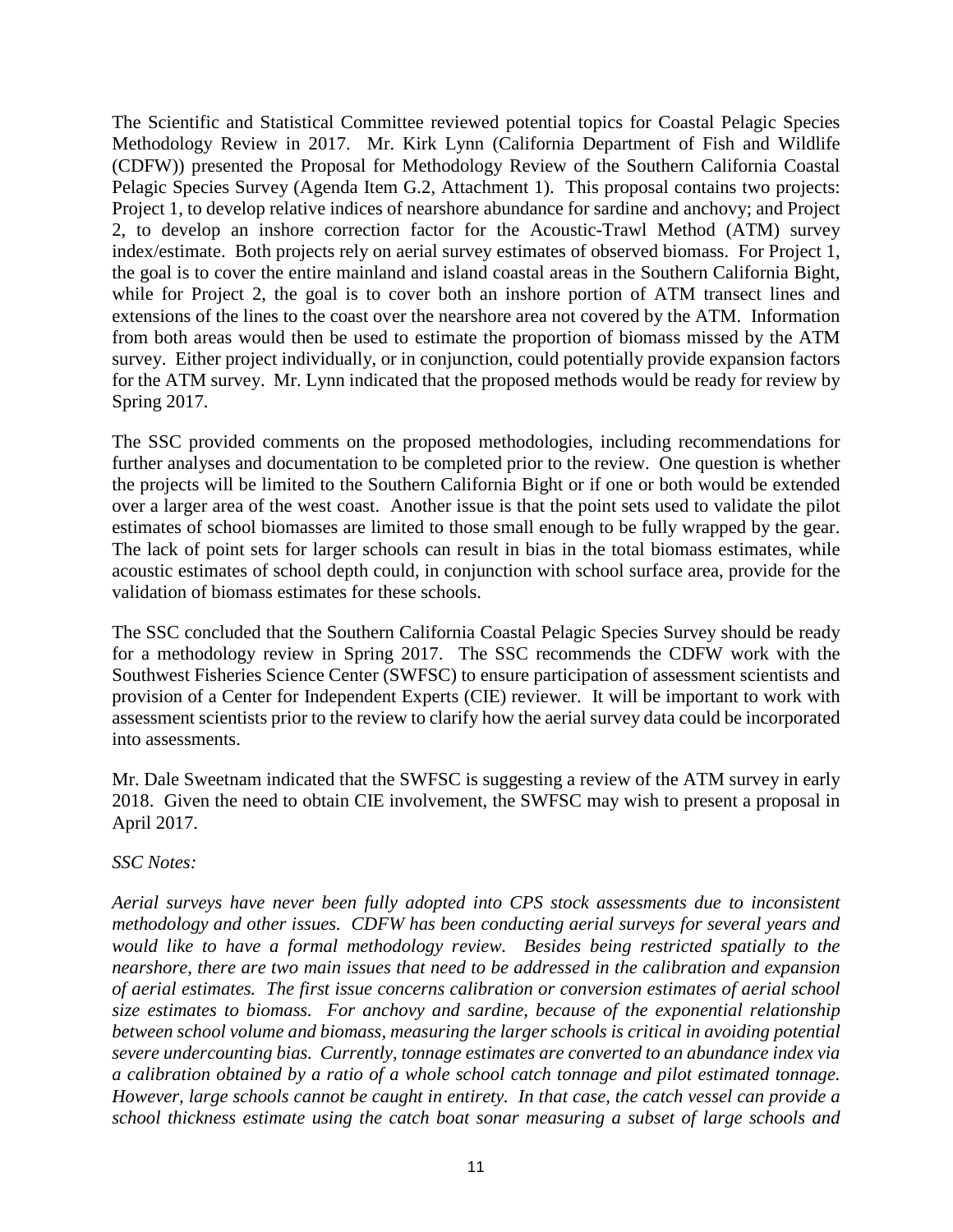*together with the aerial surface area estimate, converted to a school volume which is used instead of the catch weight as a pilot estimate calibration. An alternative is simply estimating school surface area and volume for all schools and replacing the pilot tonnage estimate. The second expansion issue is how to convert the school counts in a given survey area to absolute abundance (which can be compared to an acoustic estimate in the same or overlapping area). For that, you need the mid-school depth distribution to estimate the number of schools below the visual counting range; this is then used to expand surface schools to total schools in the area. The same catch boat can obtain this measurement for a given survey period during the same diurnal period of the aerial survey. The calibration, validation vessel cannot be the same vessel doing acoustic transects since the school thickness and depth range measurements are best done on a stationary vessel (or one passively drifting).*

### *F. Groundfish Management, Continued*

6. 5-year Catch Share Program and Intersector Allocation Review Plans and Fishery Management Update

The Scientific and Statistical Committee's (SSC's) Groundfish and Economics Subcommittees met on November 13 and 14, 2016 to review the Blueprint for the West Coast Groundfish Trawl Catch Share Program Five-Year Review (Agenda Item F.6.a, Blueprint). The Blueprint consists of an annotated outline describing the components and proposed methods of the review. The subcommittees received presentations on proposed elements of the program review from the analysts and provided technical comments on many specific aspects of the proposed work.

The Blueprint outlines a wide-ranging analysis of the fishery in terms of economic, community, environmental, and program management criteria. The proposed analyses will not be able to assign causality for many observed changes, but rather will document the state of the fishery before and after catch share program implementation. This limitation of the analysis should be understood by stakeholders and clearly stated in the final document.

The program review would benefit from guidance from the Council regarding the most important questions to be answered. The SSC identified four such potential questions:

1. How did the net benefits to the nation from the fishery change after implementation of the catch share program?

2. How did financial outcomes for participants in the fishery change following catch share program implementation?

3. Did the distribution of cost, revenues, effort, and net benefits among fishery participants (including geographic communities and different user groups) change?

4. Did utilization rates for specific species change following catch share program implementation?

The review, as proposed in the Blueprint, will contain information to inform these questions. However, it would be useful to provide a summary of the results organized around these specific questions (or others).

The SSC Groundfish and Economics subcommittees will review the public review draft of the program review document at a meeting tentatively scheduled for May 24-25, 2017. The SSC will provide comments on this draft to the Council at the June 2017 PFMC meeting.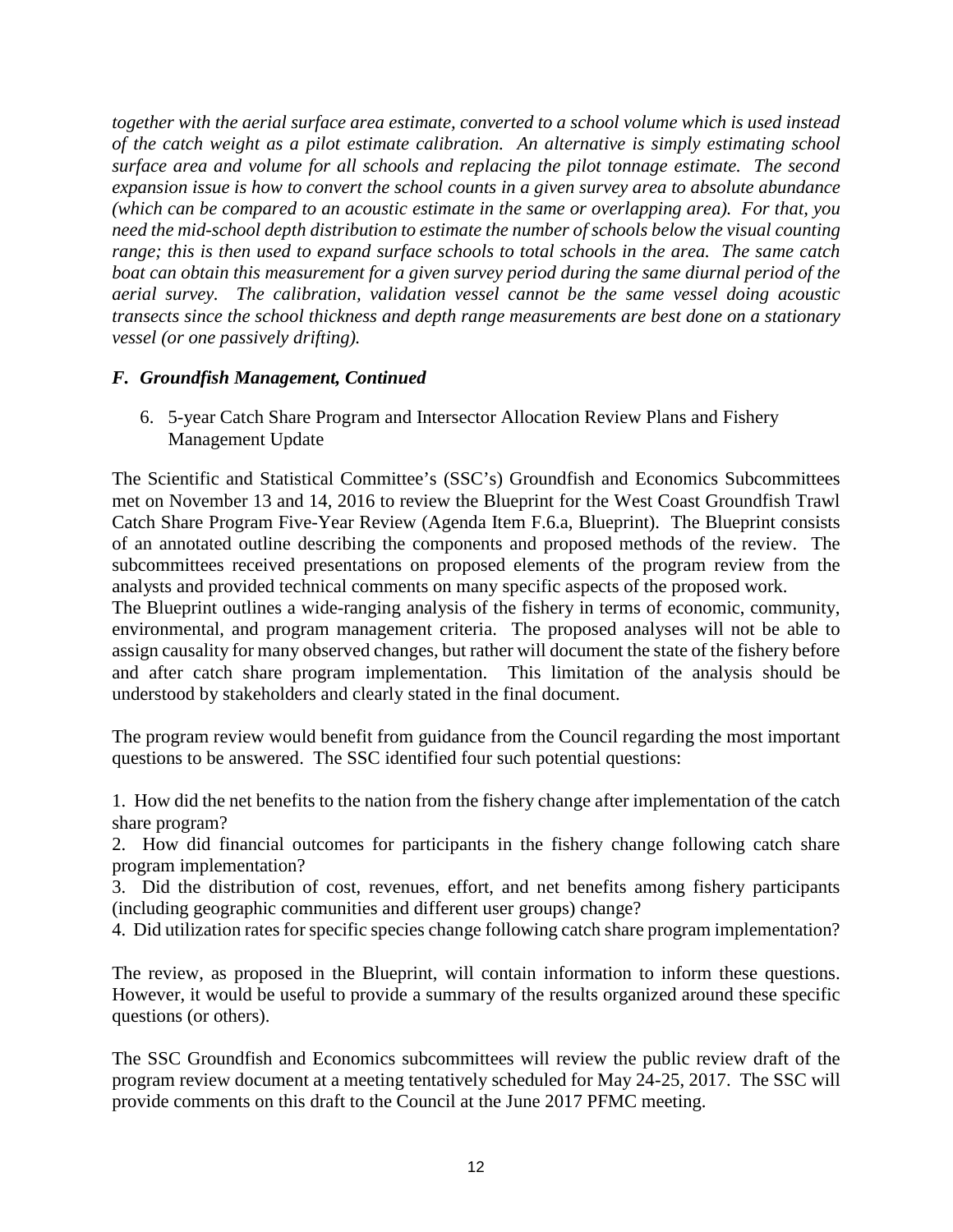*SSC Notes:*

*The analysis as proposed is not capable of assigning observed changes to catch share program implementation. Doing so would require longer time series of data and far more sophisticated (and time consuming) methods of analysis. The analysts indicated that it may be possible to do causal analysis for a limited number of issues. One example is the effects of some specific elements of the catch share program on non-whiting species utilization rates: elimination of regulatory discards, gear switching provision, vessel caps.*

*Net benefits to the nation include consumer surplus, which might be increased by lower prices for seafood or higher quality fish products, and producer surplus, which might be increased higher profits for vessel operators or processors. Financial outcomes in this context include accounting profits or loss for those participating in the fishery directly.*

*The Blueprint itself is a big document and the completed analysis will be even larger. The review will most useful if it is focused and easy to use; a focused and well-organized executive summary and cross referencing within the document will help readers interested in specific topics get a full sense of the information in the document.*

*Net revenue calculation – specific recommendation to 1) ignore quota costs/rev in fishery-wide net revenue calculation and 2) include in individual net revenue calculations with the understanding that you can bracket the true individual net revenue values with an upper and lower bound 3) surveying all quota shareholders (rather than only participating fishing vessels in the EDC survey) would significantly improve the accuracy of net revenue calculations.*

*The analysis highlights an information gap in the EDC data. Surveying all quota owners would provide additional information to estimate the true net revenue.*

4. Groundfish Essential Fish Habitat (EFH) and Rockfish Conservation Area (RCA) Amendment 28 Alternatives

#### **Development of Spatial Boundaries for Groundfish EFH**

Allison Bailey (Sound Geographic Information Systems) presented "Development of Spatial Boundaries for Groundfish EFH Alternative 2.b, New EFHCAs within the Trawl RCA based on presence of Priority Habitats" (Agenda Item F.4.a, Supplemental Project Team Report 2, pp. 16- 19) to the Scientific and Statistic Committee. Alternative 2.b involves opening the trawl RCA to bottom trawling, but establishing EFH Conservation Areas (EFHCAs) that are closed to bottom trawling. The EFHCAs would be based on the presence of priority habitats. This report outlines the approaches proposed to identify areas where there are hard substrates, habitat-forming invertebrates, submarine canyons and gullies, seamounts, and areas with the 20 percent highest suitability for overfished groundfish species.

The Scientific and Statistical Committee (SSC) was unable to review the methods and data sets underlying the approaches in detail as these are not fully described in the documentation included in the Briefing Book. Many of the methods rely on the 2013 Groundfish EFH Synthesis Report. The SSC was asked to review this report at its April 2013 meeting, but the SSC was unable to review the methods underlying the report as the Appendices (which provided the documentation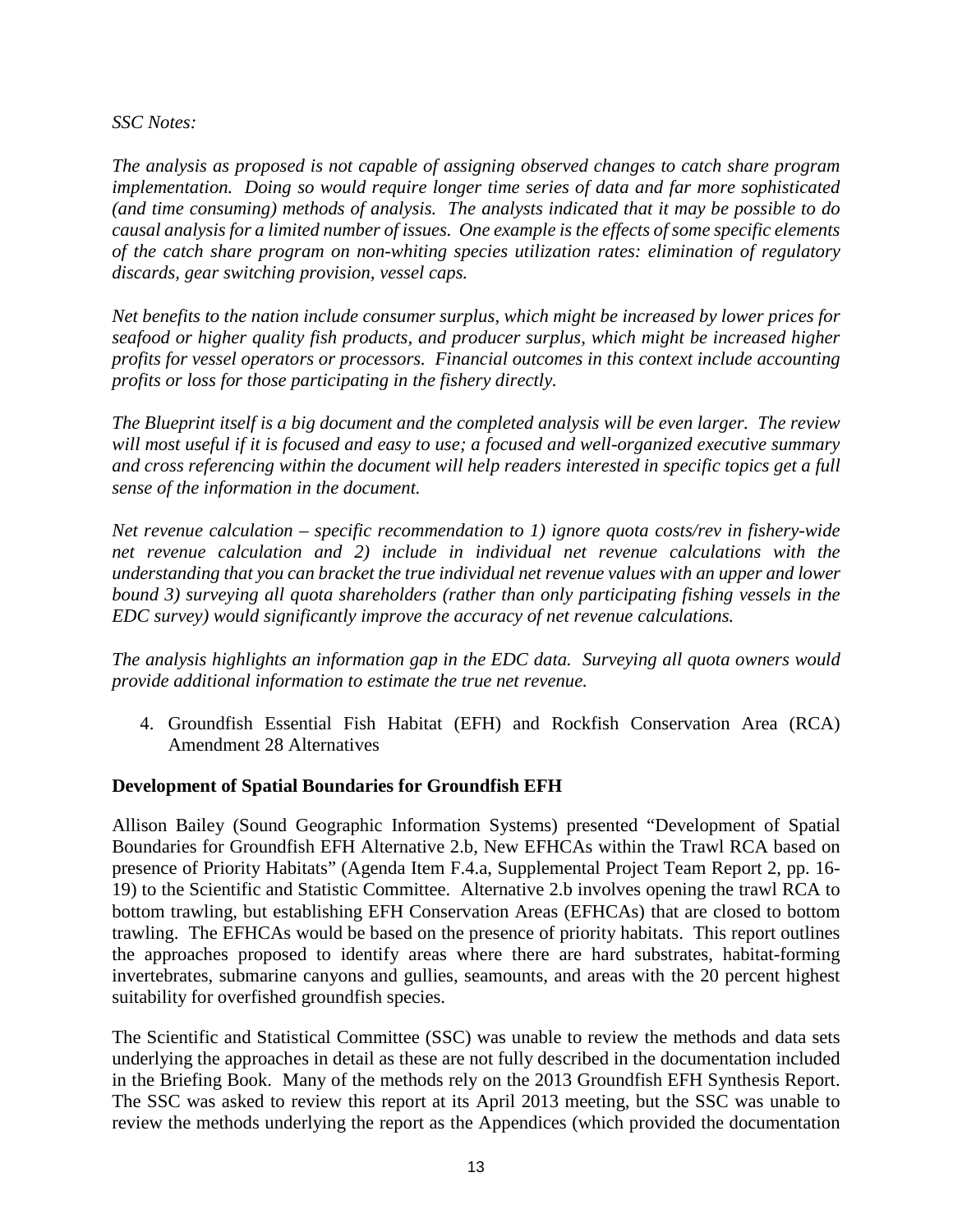of the methods) were not available in time for review (Agenda Item D.6.c, Supplemental SSC Report, April 2013).

Although it is unable to conduct a full review of the approaches on which the priority habitats are based, the SSC provides the following comments and suggestions to the analysts.

- The locations of habitat-forming invertebrates were based on several data sets, but only data sets that had 1km or finer resolution. Thus, the data from the Northwest Fisheries Science Center (NWFSC) trawl survey were excluded. The SSC recommends that the trawl survey data be used even if its resolution is coarser than 1km.
- The 20 percent highest suitability for overfished groundfish species was defined by computing habitat suitabilities by location and selecting the locations for which the habitat suitability is 80 percent of the maximum. This approach will be sensitive to the presence of areas with anomalously high habitat suitability. Analyses presented during the meeting showed that there was a 200-fold difference in the area determined to be in the highest 20 percent habitat suitability for yelloweye rockfish depending on which of two models was used. A more robust way to use habitat suitability information would be to sort locations by habitat suitability and then select some quantile as a threshold. The data sets on which habitat suitability is evaluated would need to be species-specific.
- The analyst identified priority habitats by overlaying the priority habitat for each data source. This ignores the extent to which each location could be considered a priority habitat (e.g., some locations may be considered as priority habitat based on multiple data sources). The SSC recommends providing maps for each data source as well as for the union of the maps.

# **Overfished Species Hot Spots Analysis Tool**

Dr. Kit Dahl (Council Staff) presented '"Hotspot Analysis" to Identify Discrete Area Closures for Overfished Species' (Agenda Item F.4.a, Supplemental Project Team Report 2, pp. 20-25, the SSC received an earlier draft of this material) to the SSC. This analysis tool is based on applying a spatial clustering algorithm to catch rate data. Dr. Dahl provided results using fishery-dependent (West Coast Groundfish Observer Program) and fishery-independent (NWFSC trawl survey) data. The SSC recommends not basing identification of hot spots on fishery-dependent data, because few of the fishery-dependent data will have been collected from within the RCA. The SSC also has major concerns with the analyses based on fishery-independent data.

There is a need to better understand the performance of the analysis tool prior to its use for developing options for closures. This could be achieved by reviewing the scientific literature for papers that have evaluated this method in situations similar to identifying hotspots using trawl survey catch-rate data or using simulation analysis. Until the properties of the analysis method are better understood, the SSC recommends using the results of habitat suitability modeling or a geostatistical hurdle approach such as that developed by Dr. Jim Thorson (NWFSC) to identify hot spots.

# *SSC Notes:*

*Yelloweye rockfish is caught more frequently in the International Pacific Halibut Commission longline survey than the NWFSC trawl survey. This data source should be accounted for when defining habitat suitability for yelloweye rockfish.*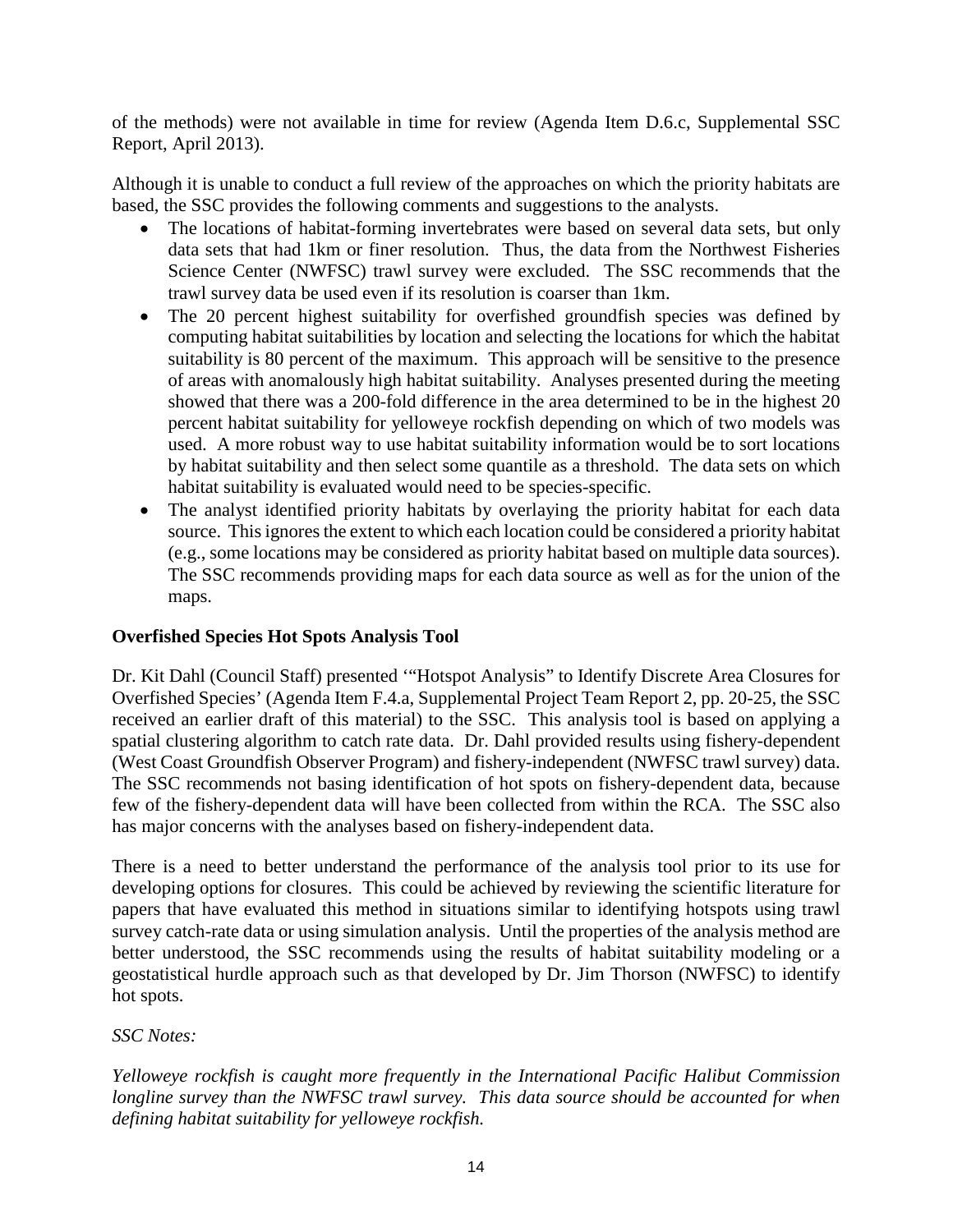*Few of the WCGOP data will have been collected from within the RCA so these data should not be used to define hotspots within the RCAs. In principle, fishery-dependent data from before the establishment of the RCAs could be used to identify hotspots, but those data sets will be smaller if based on observer samples. The logbook data will include more data points, but there are concerns with the accuracy of the reported locations in logbooks and that logbooks do not report discards. In principle, the ability to identify hotspots will be enhanced by analyzing multiple types of data sets (e.g., trawl survey data and hook and line survey data), but the analysis tool cannot use data from different sampling methods simultaneously.*

*The hotspot analysis tool is based on assumptions that are unlikely to be valid given the available data. In particular, the data sets contain a large number of zeros whereas the algorithm expects normally distributed data. Transforming the data, for example, by analyzing log-CPUE may address this issue to some extent, but this cannot be confirmed without further analysis. The algorithm is based on a fixed distance input, but the value for this input and its implications were not provided for evaluation.*

*It is necessary to clarify whether observers record retained catches as well as discards.*

# *C. Council Administrative Matters*

# 2. National Standard Guidelines Update

The Scientific and Statistical Committee (SSC) received a briefing from Ms. Erin Schnettler (NMFS Office of Sustainable Fisheries) on the recently finalized changes to the National Standard 1 guidelines. Major changes include: (1) measures meant to increase stability of fisheries harvest (phasing in changes to catch levels, carrying over unused quota into the next year, multi-year overfishing status determinations); (2) measures to increase flexibility in rebuilding plans (alternative ways to determine  $T_{MAX}$  and criteria for discontinuing rebuilding plans); (3) changes to criteria for determining adequate progress in rebuilding; (4) changes to criteria for determining which stocks require federal management; and (5) clarification of the meaning of optimum yield (OY) and advancement of ecosystem-based fisheries management (EBFM) including guidance for determining an aggregate maximum sustainable yield and OY for groups of species. In general, the applicability of the new guidelines and whether they will require or enable changes to status determination or management of individual stocks and fisheries must be determined on a case-bycase basis and may require changes to Fishery Management Plans.

There are new guidelines for determining if adequate progress has been made toward rebuilding of overfished stocks. The SSC intends to follow the new guidelines when it provides advice on whether progress toward rebuilding is adequate during the harvest specifications process.

# *SSC Notes:*

*Although it has been some time since the 2007 MSA reauthorization and a new reauthorization is being considered it is not clear whether or when this will occur and new NS1 guidelines address a number of the issues that were to be addressed in the current stalled re-authorization bill.* 

*A number of questions were raised during the presentation and clarifications were made. These are listed here grouped under the changes made to the guidelines.*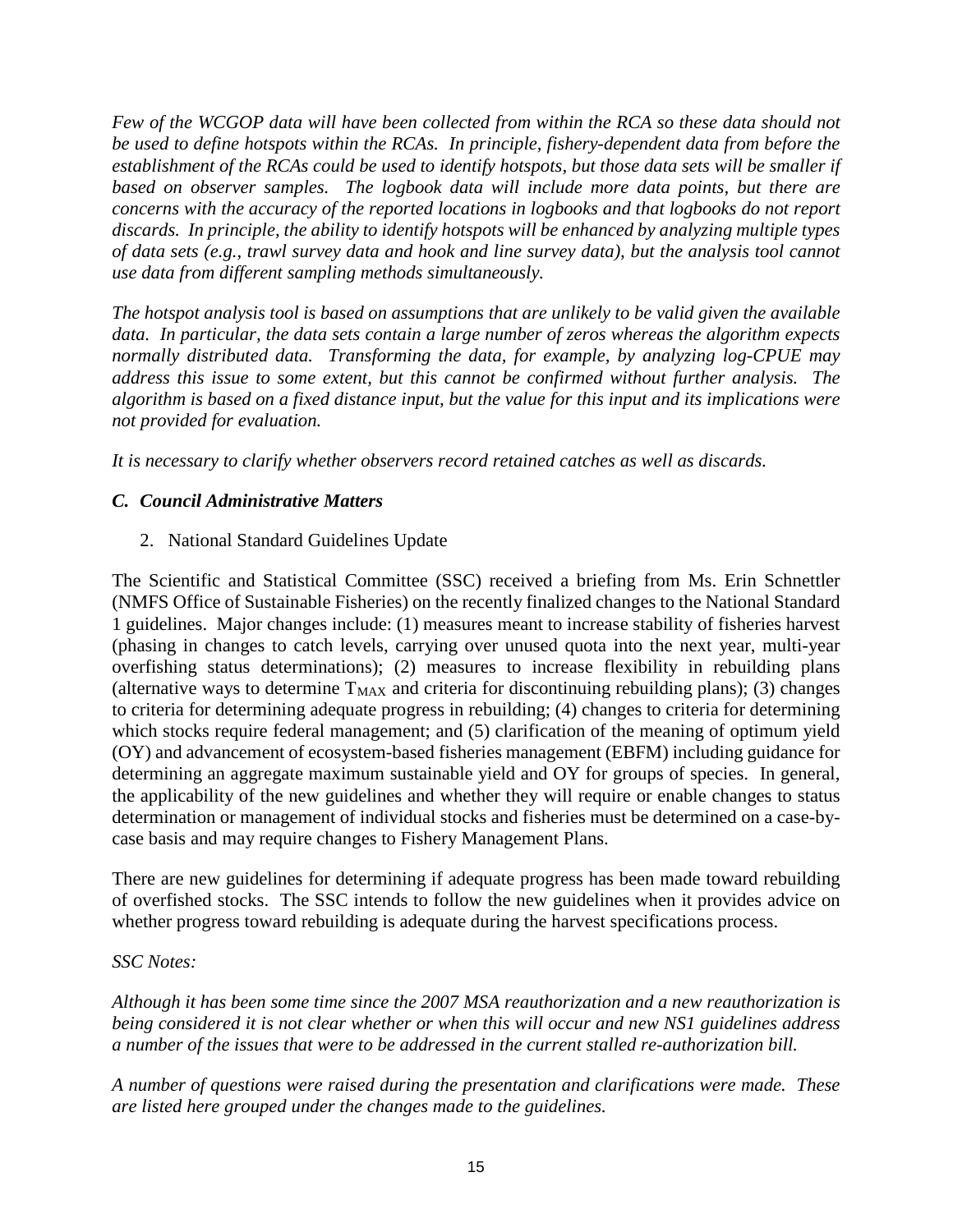*(1) measures meant to increase stability to fisheries harvest (phasing-in changes to catch levels, carrying over unused quota into the next year, multi-year overfishing status determinations);* 

*The guidelines do not explicitly preclude the use of a 3 year phase in of a catch reduction for overfished and rebuilding stocks, but it remains a priority to rebuild those stocks as quickly as possible. The phase in is meant to be applied to stocks that have not been determined to be overfished. Catch must still be reduced below the OFL immediately.*

*Carryover provisions that would allow for the increase of an ABC to accommodate carryover have to be explicitly spelled out in a carryover ABC control rule that will still prevent overfishing. The guidelines do not allow for carrying over uncaught catch year after year in a way that would allow the ABC to keep building over time. The carryover policy must be designed to prevent that. The provisions do not say anything specific about whether the ACL attainment affects the ability to use the carry-over provision, though this might be a consideration of using one (e.g., if low attainment suggested the stock might be depleted).*

*The three-year maximum for overfishing status was chosen because many assessments are done every year, but the decision to use a multiyear criteria and the number of years used could depend on life history characteristics as well as assessment frequency.*

*(2) Measures to increase flexibility in rebuilding plans (alternatives says to determine TMAX, criteria for discontinuing rebuilding plans;* 

It was noted that estimating mean generation time is generally easier that determining  $T_{MIN}$ , so, if *it is possible to estimate*  $T<sub>MIN</sub>$ *, it is generally possible to estimate*  $T<sub>MIN</sub>$  *plus mean generation time. Therefore, it should not necessary or best available science to use T<sub>MIN</sub> \*2 as a means of determining TMAX. There was a study done by NMFS comparing the three methods for calculating*   $T<sub>MAX</sub>$ , and they generally gave similar results for  $T<sub>MAX</sub>$ . The guidelines do not express a preference *for one of the three methods. However, each Council does need to consult with their SSC and use best available science in determining T<sub>MIN</sub>.* 

*It is permissible to discontinue a rebuilding plan if a new assessment shows the stock was not actually overfished when it was determined to be overfished, but if a later assessment indicates the stock is overfished it would be necessary to return to a rebuilding plan. It is not clear whether you would have to go back to rebuilding though if the current assessment says the stock is not overfished but that it was overfished earlier- this needs clarification. Council would not necessarily want to discontinue rebuilding if the new status determination (of not being ov*e*rfished) is uncertain or very close to still being overfished.*

*(3) Changes to criteria for determining adequate progress in rebuilding;* 

*The PFMC SSC needs to examine its guidance on adequate progress in rebuilding and make sure it is consistent with new NS1 guidelines. The expectation is that they are, but this should be checked and the Council should be informed that the SSC will be advising the Council on adequate progress in rebuilding according to this new guidance.*

*(4) Changes to criteria for determining which stocks require federal management.*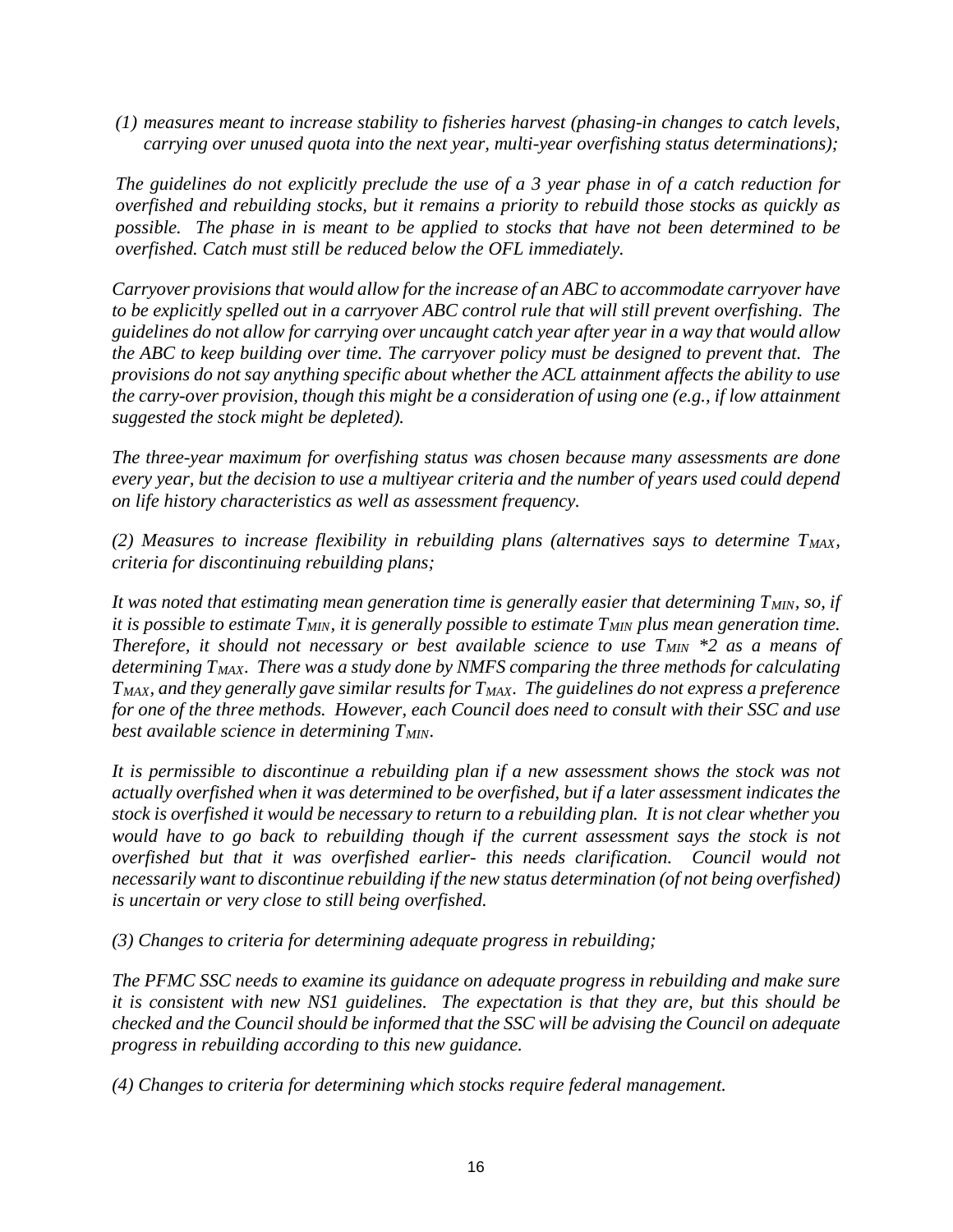*The new criteria for determining if a stock requires management does apply to stocks that are not currently in a federal FMP. The guidelines do not specify what triggers a review - only criteria of the review if done. It was noted that this policy is a significant change to existing policy and if applied could require consideration of many stocks that are not currently in an FMP.*

*To remove a stock from an FMP the Council needs satisfy that none of the 10 factors in the guidelines that indicate a stock should be managed are satisfied.* 

*(5) Clarification of the meaning of OY and advancement of ecosystem-based fisheries management (EBFM) including guidance for managing species aggregates.*

*Aggregate MSY used to set an aggregate OY does not to be stock complexes (e.g., cap used in Alaska).*

6. Future Council Meeting Agenda and Workload Planning

The Scientific and Statistical Committee (SSC) discussed its anticipated schedule of subcommittee meetings, workshops, methodology reviews, and stock assessment reviews for 2017. The attached table reflects the SSC's anticipated schedule at this time. Dates, staffing, and locations are subject to change and meetings may be added or removed from this list depending on workload, meeting site availability, Council priorities, and the timely completion of relevant analyses.

The SSC also discussed a potential Economics and Groundfish Subcommittee meeting to discuss economic analyses of the impacts of different Essential Fish Habitat and Rockfish Conservation Area alternatives. The SSC suggests this would be best handled via webinar or a regular agenda item for the full SSC in March.

The SSC recommends review of changes to the GMT's nearshore and non-nearshore models be carried out as regular agenda items during the March (discard mortality rates) and September (other changes) 2017 Council meetings as described in the Supplemental SSC report under agenda item F.2, with the option to follow up during the "mop-up" meeting of the Groundfish Subcommittee at the end of September if needed.

The SSC recommends a half hour item on the Council's April 2017 agenda to consider topic selection for the 2018 Coastal Pelagic Species methodology review, given the likelihood that the Southwest Fisheries Science Center will be prepared to host a review of the Acoustic Trawl Method in early 2018 (Agenda Item G.4.a, Supplemental SWFSC Report 2), which would need significant advance planning and coordination.

An expert in geostatistics would be very helpful for the review of groundfish assessment methods proposed for January or February of 2017.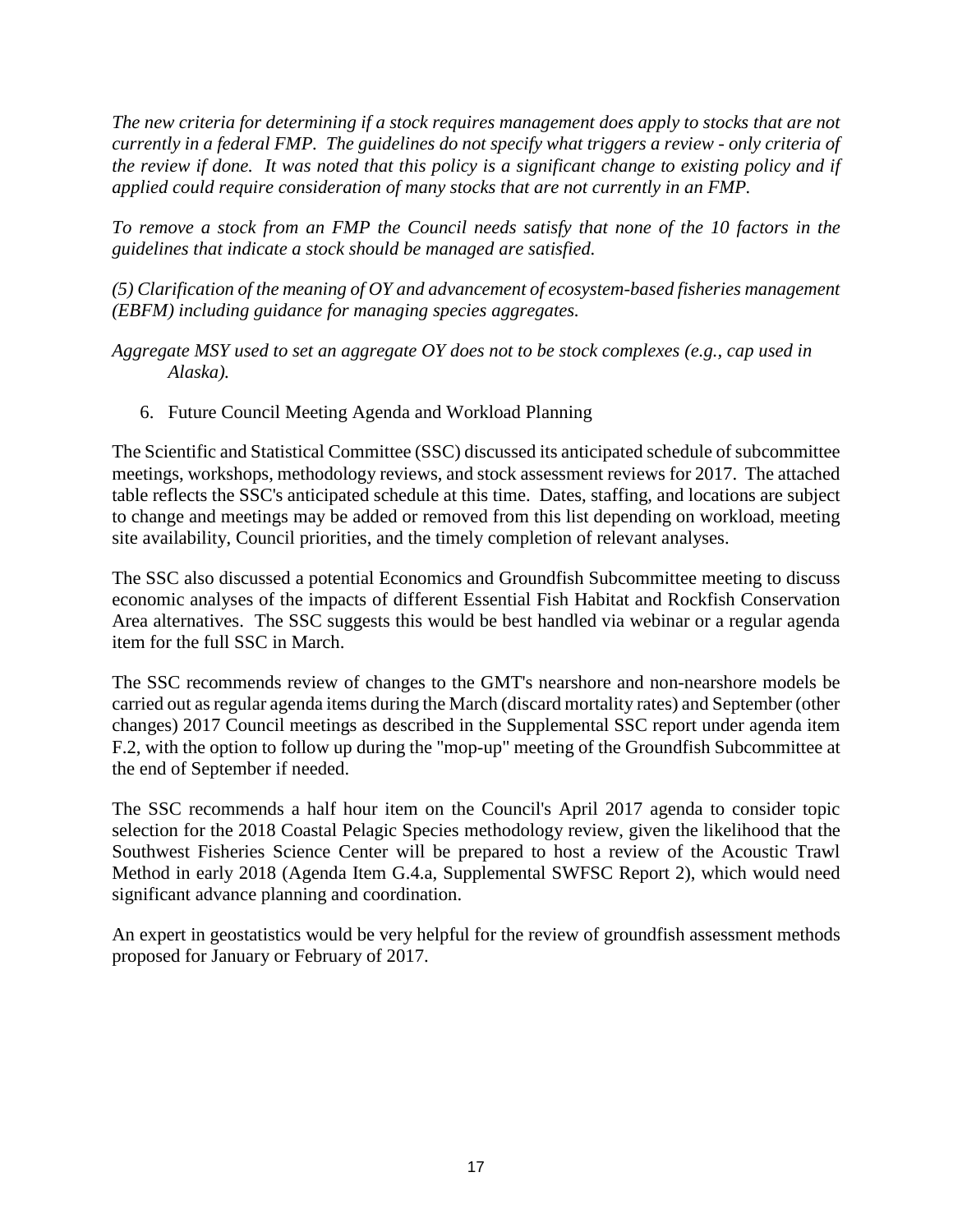|                         | Proposed Workshops and SSC Subcommittee Meetings for 2017<br><b>Note: these tables reflect the statement given to the Council in Nov. 2016.</b><br><b>Updated tables are at the end of the minutes.</b>  |                                  |                                   |                                                     |                                              |                              |         |  |  |  |
|-------------------------|----------------------------------------------------------------------------------------------------------------------------------------------------------------------------------------------------------|----------------------------------|-----------------------------------|-----------------------------------------------------|----------------------------------------------|------------------------------|---------|--|--|--|
|                         | Sponsor/<br><b>Additional</b><br><b>Council</b><br><b>Potential Dates</b><br><b>Tentative</b><br><b>SSC Reps.</b><br><b>Workshop/Meeting</b><br>AB Reps.<br><b>Reviewers</b><br><b>Staff</b><br>Location |                                  |                                   |                                                     |                                              |                              |         |  |  |  |
| $\mathbf{1}$            | Review of Groundfish<br><b>Assessment Methods</b>                                                                                                                                                        | Jan. or Feb. $(\sim 3)$<br>days) | Council/<br><b>Seattle WA</b>     | <b>GF</b> Subcommittee                              | Geostatistics<br>Expert                      | <b>GMT</b><br><b>GAP</b>     | DeVore  |  |  |  |
| $\overline{2}$          | <b>Sardine Assessment</b><br>Review                                                                                                                                                                      | Feb. 21-24                       | Council/<br>La Jolla, CA          | Punt (Chair),<br>Satterthwaite, and<br><b>Brown</b> | 2 CIE                                        | <b>CPSMT</b><br><b>CPSAS</b> | Griffin |  |  |  |
| $\overline{\mathbf{3}}$ | Webinar on GMT's<br>nearshore and non-<br>nearshore model changes                                                                                                                                        | Late Feb. / early<br>Mar.        | Webinar                           | <b>GF</b> Subcommittee                              | None                                         | <b>GMT</b><br>GAP?           | DeVore  |  |  |  |
| $\overline{\mathbf{4}}$ | P. Mackerel Update<br>Review                                                                                                                                                                             | Apr. 8                           | Council/<br>La Jolla, CA          | <b>CPS</b><br>Subcommittee                          | None                                         | <b>CPSMT</b><br><b>CPSAS</b> | Griffin |  |  |  |
| 5                       | <b>CPS Methodology Review</b>                                                                                                                                                                            | Spring                           | Council/<br>La Jolla, CA          | Punt (Chair),<br>Brown, Hamel                       | $1-2$ CIE + SWFSC<br>Assessment<br>Scientist | <b>CPSMT</b><br><b>CPSAS</b> | Griffin |  |  |  |
| 6                       | 5-year IFQ Program<br>Review                                                                                                                                                                             | May 24-25                        | Council/<br>Seattle, WA           | GF & Economics<br>Subcommittees                     | None                                         | <b>GMT</b><br><b>GAP</b>     | Seger   |  |  |  |
| $\overline{7}$          | Groundfish Update<br><b>Assessments &amp; Cowcod</b><br><b>Catch Report Review</b>                                                                                                                       | June 6                           | Council/<br>Spokane,<br><b>WA</b> | <b>GF</b> Subcommittee                              | None                                         | <b>GMT</b><br><b>GAP</b>     | DeVore  |  |  |  |
| 8                       | Lingcod & Yelloweye<br><b>STAR Panel</b>                                                                                                                                                                 | June 26-30                       | Council/<br>Seattle, WA           | Sampson (Chair)                                     | $2$ CIE + Piner                              | <b>GMT</b><br><b>GAP</b>     | DeVore  |  |  |  |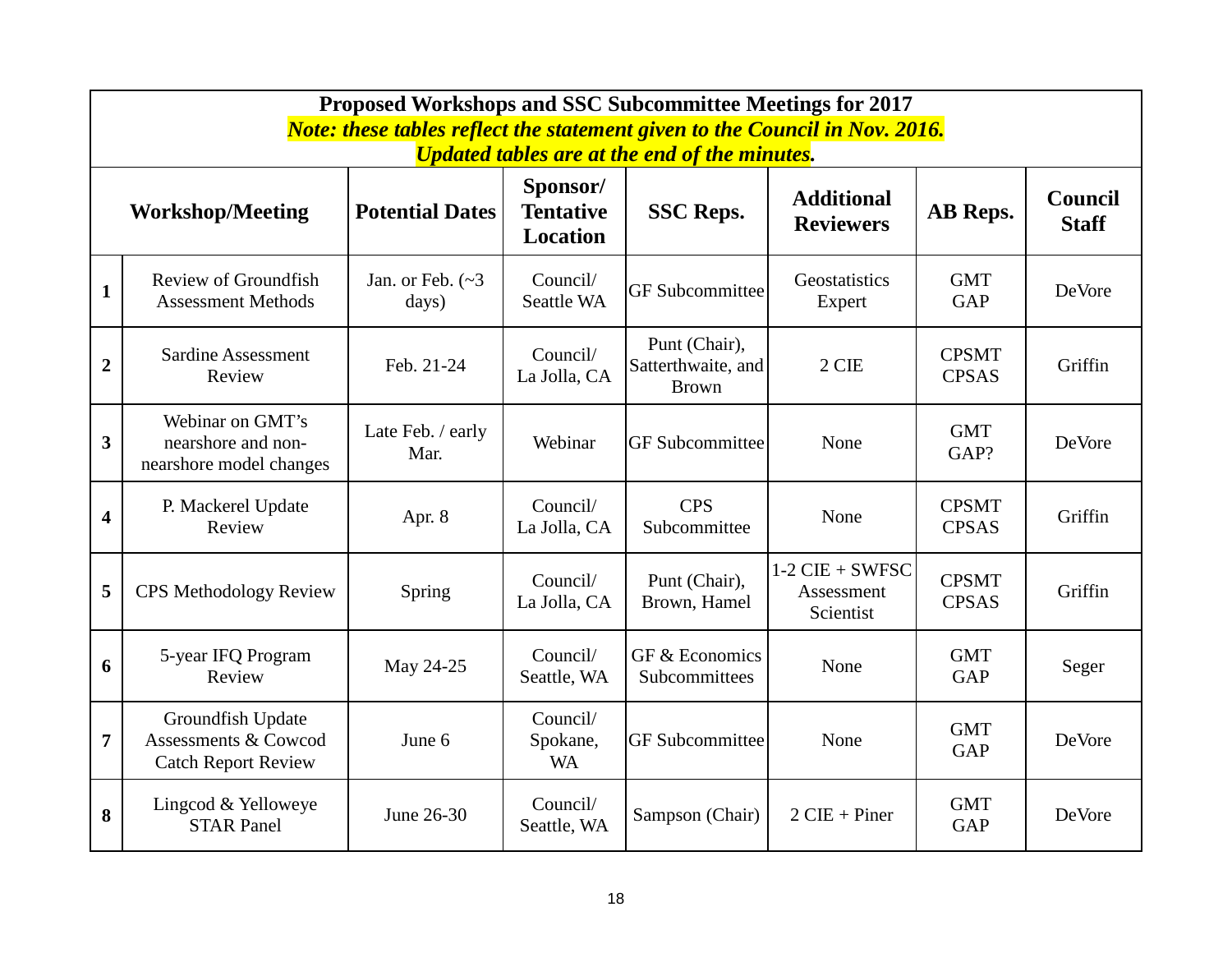|    | <b>Proposed Workshops and SSC Subcommittee Meetings for 2017</b><br><b>Note: these tables reflect the statement given to the Council in Nov. 2016.</b><br><b>Updated tables are at the end of the minutes.</b> |            |                                    |                                     |                   |                                        |                       |  |  |  |
|----|----------------------------------------------------------------------------------------------------------------------------------------------------------------------------------------------------------------|------------|------------------------------------|-------------------------------------|-------------------|----------------------------------------|-----------------------|--|--|--|
|    | Sponsor/<br><b>Additional</b><br><b>Council</b><br><b>Potential Dates</b><br><b>Tentative</b><br>AB Reps.<br><b>SSC Reps.</b><br><b>Workshop/Meeting</b><br><b>Staff</b><br><b>Reviewers</b><br>Location       |            |                                    |                                     |                   |                                        |                       |  |  |  |
| 9  | Yellowtail RF & POP<br><b>STAR Panel</b>                                                                                                                                                                       | July 10-14 | Council/<br>Seattle, WA            | Field (Chair)                       | $2$ CIE + Budrick | <b>GMT</b><br><b>GAP</b>               | DeVore                |  |  |  |
| 10 | Blue/Deacon RF & CA<br>Scorp. STAR Panel                                                                                                                                                                       | July 24-28 | Council/<br>Santa Cruz,<br>CA      | Dorn (Chair)                        | $2$ CIE + Hamel   | <b>GMT</b><br><b>GAP</b>               | DeVore                |  |  |  |
| 11 | <b>CCIEA Indicator Review</b>                                                                                                                                                                                  | Sep. 13-14 | Council/<br>Boise, ID              | Ecosystem<br>Subcommittee           | None              | None                                   | Dahl                  |  |  |  |
| 12 | Groundfish Mop-up                                                                                                                                                                                              | Sep. 25-29 | Council/<br>Seattle, WA            | <b>GF</b> Subcommittee              | None <sup>1</sup> | GMT <sup>2</sup>                       | DeVore                |  |  |  |
| 13 | Salmon Methodology<br>Review                                                                                                                                                                                   | Oct. TBD   | Council/<br>Portland, OR           | Salmon<br>Subcommittee              | None              | <b>STT</b><br><b>SAS</b><br><b>MEW</b> | <b>TBD</b>            |  |  |  |
| 14 | <b>National SSC Meeting</b>                                                                                                                                                                                    | December?  | Council $&$<br>NMFS/<br><b>TBD</b> | Satterthwaite,<br>Punt, $+2(?)$ TBD | <b>TBD</b>        | None                                   | DeVore<br>Others? TBD |  |  |  |

<sup>1</sup> Possibly CIE if stock assessments are referred to mop-up.

 $2$  If review of GMT's nearshore and non-nearshore model changes not fully completed at September Council meeting.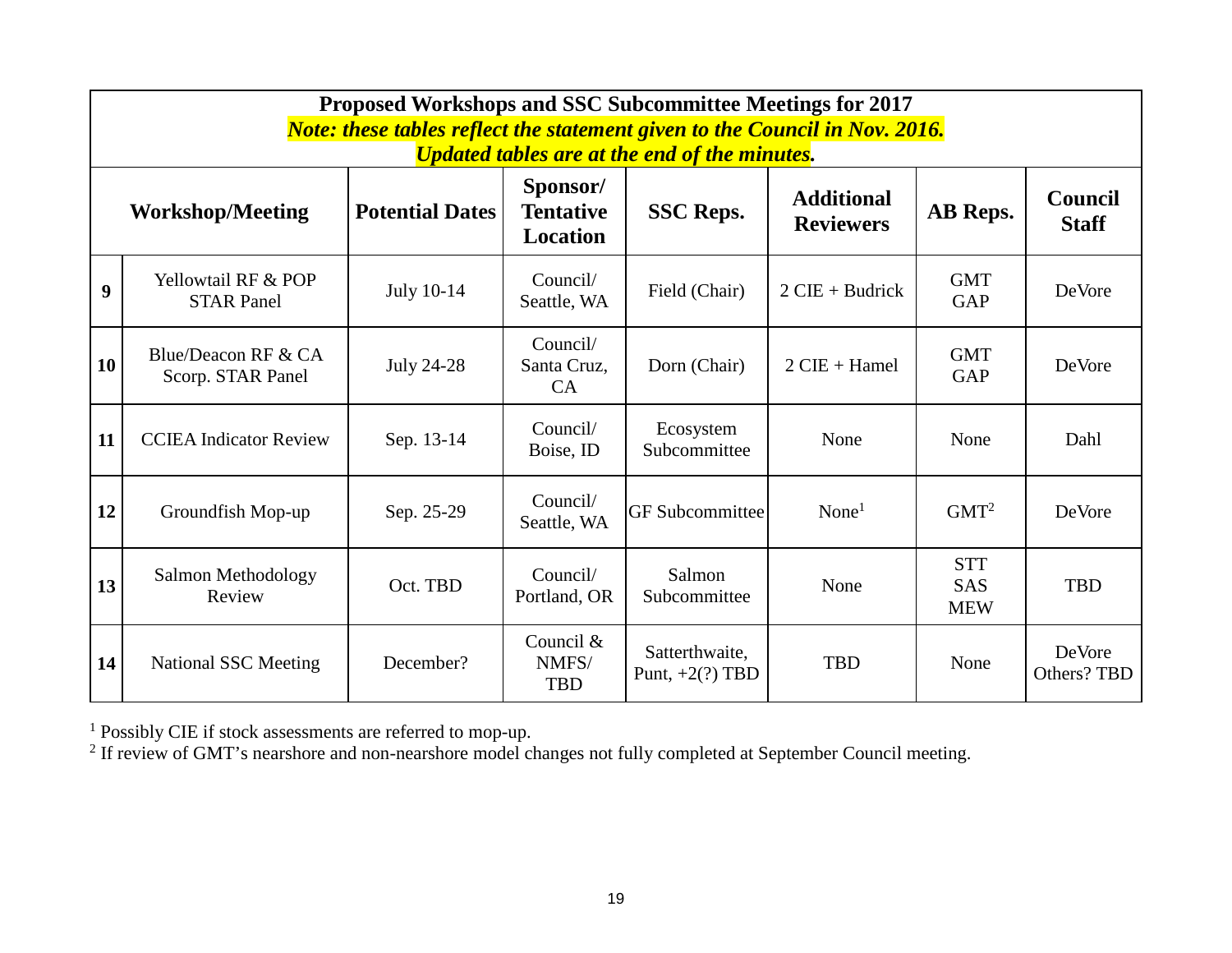*SSC Notes:*

*+1 for Sardine STAR panel will likely be Hamel or Satterthwaite depending on availability.*

*Hotel availability for June 6 GF subcommittee meeting is uncertain, but this meeting needs to occur prior to the Council meeting since the catch report and update assessments are on the June Council agenda.*

*Note that subsequent revisions have been made to the tentative scheduling and the tables appended at the end of the minutes are more up-to-date than the tables appended to the C6 statement.*

|                                    | $1000$ Duboullimities thoughthous, Two vertices 2010 |                                          |                                                     |                      |                                                 |  |  |  |
|------------------------------------|------------------------------------------------------|------------------------------------------|-----------------------------------------------------|----------------------|-------------------------------------------------|--|--|--|
| <b>Groundfish</b><br><b>Salmon</b> |                                                      | <b>Coastal Pelagic</b><br><b>Species</b> | <b>Highly</b><br><b>Migratory</b><br><b>Species</b> | <b>Economics</b>     | Ecosystem-<br><b>Based</b><br><b>Management</b> |  |  |  |
| <b>Galen Johnson</b>               | <b>David</b><br><b>Sampson</b>                       | <b>André Punt</b>                        | <b>Kevin Piner</b>                                  | <b>Cameron Speir</b> | <b>Martin Dorn</b>                              |  |  |  |
| John Budrick                       | Aaron Berger                                         | Aaron Berger                             | Aaron Berger                                        | Michael Harte        | Evelyn Brown                                    |  |  |  |
| John Budrick<br>Alan Byrne         |                                                      | Evelyn Brown                             | John Field                                          | Dan Holland          | John Field                                      |  |  |  |
| Owen Hamel                         | <b>Martin Dorn</b>                                   | John Budrick                             | Michael Harte                                       | André Punt           | Michael Harte                                   |  |  |  |
| Michael Harte                      | John Field                                           | Alan Byrne                               | Dan Holland                                         | David Sampson        | Dan Holland                                     |  |  |  |
| Will<br>Satterthwaite              | Owen Hamel                                           | John Field                               | André Punt                                          |                      | Galen Johnson                                   |  |  |  |
| Cameron Speir                      | André Punt                                           | Owen Hamel                               | David<br>Sampson                                    |                      | Kevin Piner                                     |  |  |  |
|                                    | Tien-Shui Tsou                                       | Will<br>Satterthwaite                    |                                                     |                      | André Punt                                      |  |  |  |
|                                    |                                                      | Tien-Shui Tsou                           |                                                     |                      | Will<br>Satterthwaite                           |  |  |  |
|                                    |                                                      |                                          |                                                     |                      | Tien-Shui Tsou                                  |  |  |  |

# SSC Subcommittee Assignments, November 2016

**Bold** denotes Subcommittee Chairperson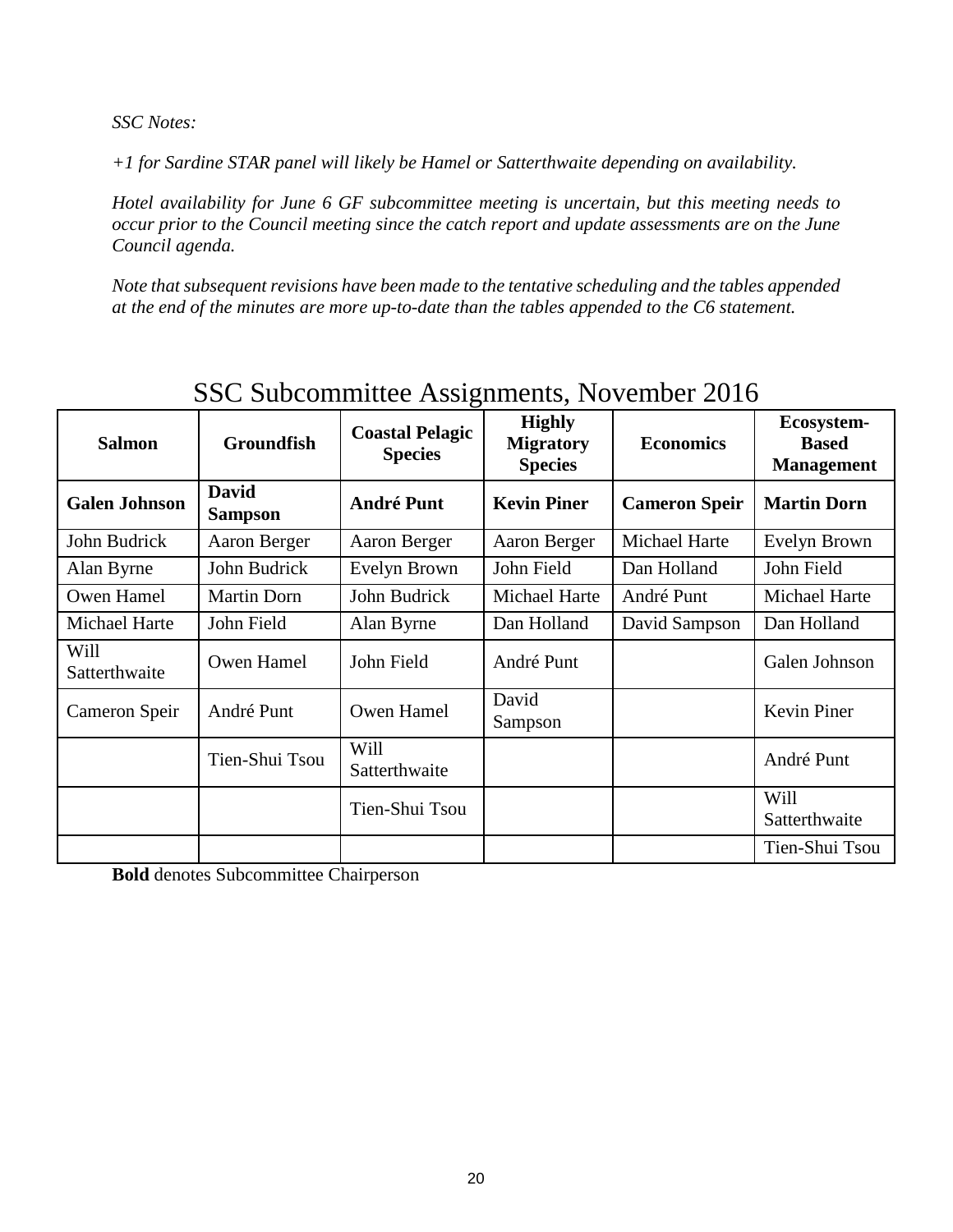| <b>DRAFT Tentative Council and SSC Meeting Dates for 2017</b> |  |
|---------------------------------------------------------------|--|
|---------------------------------------------------------------|--|

| <b>Council Meeting Dates</b>                                                                                | <b>Location</b>                                                                                                                    | <b>Likely SSC Mtg Dates</b>                                                                                                                    | <b>Major Topics</b>                                                                                                                                                                                                                                                             |
|-------------------------------------------------------------------------------------------------------------|------------------------------------------------------------------------------------------------------------------------------------|------------------------------------------------------------------------------------------------------------------------------------------------|---------------------------------------------------------------------------------------------------------------------------------------------------------------------------------------------------------------------------------------------------------------------------------|
| <b>March 7-14, 2017</b><br>Advisory Bodies may begin Tue, March 7<br>Council Session may begin Wed, March 8 | <b>Hilton Vancouver Washington</b><br>301 W. Sixth Street<br>Vancouver, WA 98660 USA<br>Phone: 360-993-4500                        | Two-day SSC Session<br>Tue, March 7 – Wed,<br>March 8                                                                                          | <b>Identify Salmon Management</b><br>Objectives (possible test<br>fishery alternatives)<br>Salmon Review/Pre I<br>Stock Prod., Hist. Catch Recon.<br><b>WS</b> Reports<br><b>CA Current IEA Report</b><br>Sablefish Ecosystem Indicators<br><b>Identify New FEP Initiatives</b> |
| April 6-12, 2017<br>Advisory Bodies may begin Thurs, April 6<br>Council Session may begin Fri, April 7      | <b>DoubleTree by Hilton Sacramento</b><br>2001 Point West Way<br>Sacramento, CA 95815<br>Phone: 916-929-8855 or 1-800-<br>686-3775 | Two-day SSC Session<br>Thu, April 6 - Fri, April 7                                                                                             | <b>Pacific Sardine Assessment</b><br>Salmon Methodology Topic<br>Selection<br><b>Anchovy OFL Process</b>                                                                                                                                                                        |
| June 7-14, 2017<br>Advisory Bodies may begin Wed, June 7<br>Council Session may begin Thurs, June 8         | DoubleTree by Hilton Spokane<br><b>City Center</b><br>322 N. Spokane Falls Court<br>Spokane, WA 99201<br>Phone: 509-455-9600       | One-day SSC GF Subcm<br>Session<br>Tue, June 6<br>Two-day SSC Session<br>Wed, June 7 - Thu, June 8                                             | Pacific Mackerel Assessment<br><b>Groundfish Update Assessments</b><br>& Cowcod Catch Report<br>5-year IFQ Program Review<br>2019-2020 Groundfish Spex<br>Planning<br><b>Groundfish EFH Analyses</b><br><b>CCC</b> Meeting Update                                               |
| September 11-18, 2017<br>Advisory Bodies may begin Mon, Sept 11<br>Council Session may begin Tues, Sept 12  | The Riverside Hotel<br>2900 Chinden Blvd<br>Boise, ID 83714<br>Phone: 208-343-1871                                                 | Two-day SSC Session<br>Mon, Sept 11 – Tue, Sept<br>12<br>Two-day SSC Ecosystem<br><b>Subcommittee Session</b><br>Wed, Sept 13 - Thu, Sep<br>14 | <b>Groundfish Assessments Review</b><br>2019-2020 Groundfish Spex<br><b>Groundfish Stock Assessment</b><br>Methodology Review Topic<br>Selection<br>Off-year Science Improvements<br>Salmon Methodology Topic<br>Priorities                                                     |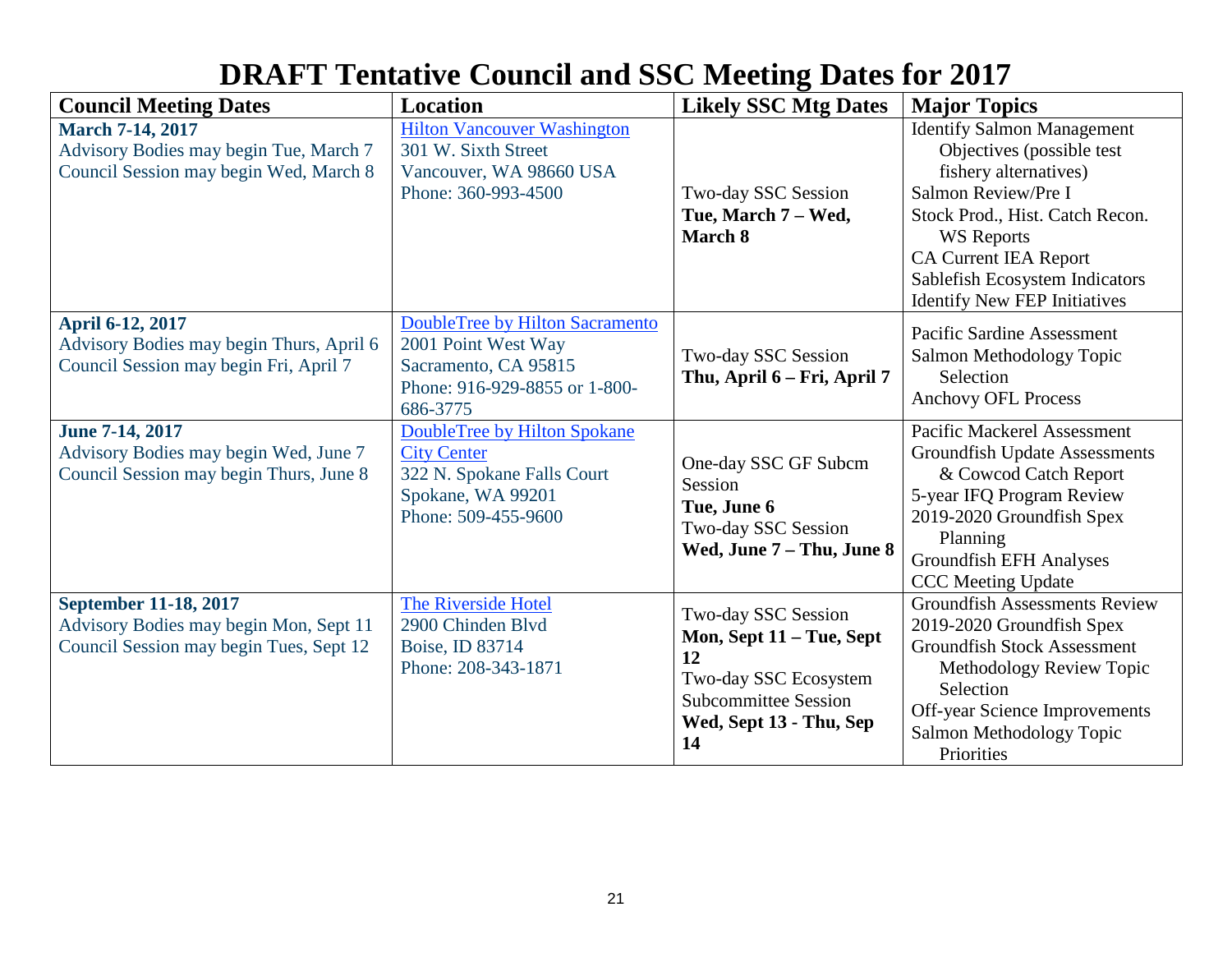| <b>November 13-20, 2017</b>            | <b>Hilton Orange County/Costa Mesa</b> |                          | <b>CPS</b> Methodology Topic Selection |
|----------------------------------------|----------------------------------------|--------------------------|----------------------------------------|
| Advisory Bodies may begin Mon, Nov 13  | 3050 Bristol Street                    |                          | <b>CPS SAFE</b>                        |
| Council Session may begin Tues, Nov 14 | Costa Mesa, CA 92626                   |                          | Groundfish Stock Assessments (if       |
|                                        | Phone: 714-540-7000                    | Two-day SSC Session      | needed) $&$ Rebuilding                 |
|                                        |                                        | Mon, Nov $13 -$ Tue, Nov | Analyses                               |
|                                        |                                        | 14                       | 2019-2020 Groundfish Spex              |
|                                        |                                        |                          | <b>Groundfish Stock Assessment</b>     |
|                                        |                                        |                          | Methodology Topic Priorities           |
|                                        |                                        |                          | Salmon Methodology Review              |

**SSC meeting dates and durations are tentative and are subject to change in response to Council meeting dates, agendas, workload, etc.**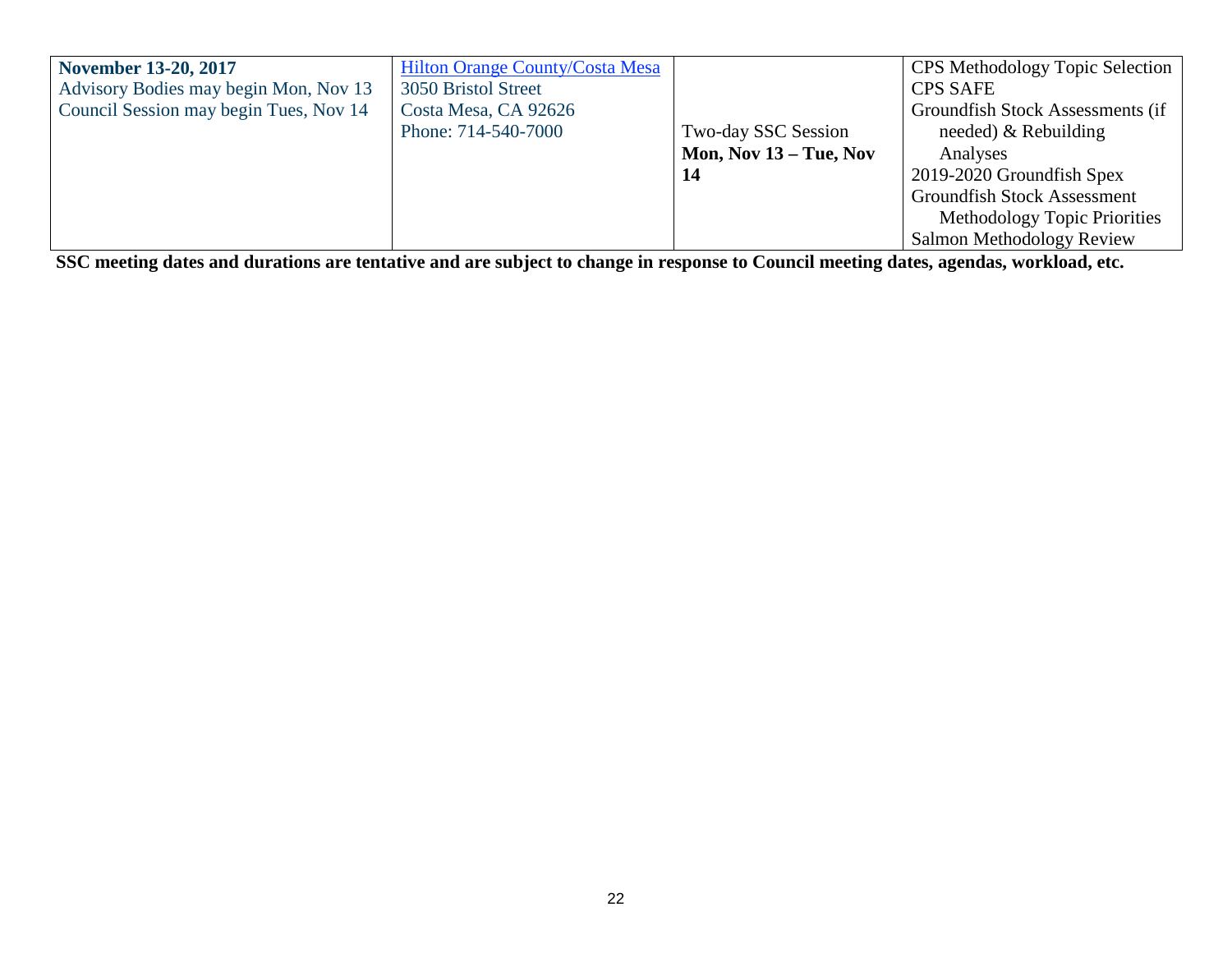|                         | Proposed Workshops and SSC Subcommittee Meetings for 2017 and 2018      |                        |                                          |                                                     |                                                        |                              |                                |  |  |
|-------------------------|-------------------------------------------------------------------------|------------------------|------------------------------------------|-----------------------------------------------------|--------------------------------------------------------|------------------------------|--------------------------------|--|--|
|                         | <b>Workshop/Meeting</b>                                                 | <b>Potential Dates</b> | Sponsor/<br><b>Tentative</b><br>Location | <b>SSC Reps.</b>                                    | <b>Additional</b><br><b>Reviewers</b>                  | AB Reps.                     | <b>Council</b><br><b>Staff</b> |  |  |
| $\mathbf{1}$            | <b>Sardine Assessment Review</b>                                        | Feb. 21-24             | Council/<br>La Jolla, CA                 | Punt (Chair),<br>Satterthwaite, and<br><b>Brown</b> | 2 CIE                                                  | <b>CPSMT</b><br><b>CPSAS</b> | Griffin                        |  |  |
| $\overline{2}$          | <b>CPS Methodology Review</b>                                           | Apr. 17-18             | Council/<br>La Jolla, CA                 | Punt (Chair),<br>Hamel, + Brown                     | 1 or $2$ CIE +<br><b>SWFSC Assessment</b><br>Scientist | <b>CPSMT</b><br><b>CPSAS</b> | Griffin                        |  |  |
| 3                       | P. Mackerel Update Review                                               | May 1                  | Webinar                                  | <b>CPS</b> Subcommittee                             | None                                                   | <b>CPSMT</b><br><b>CPSAS</b> | Griffin                        |  |  |
| $\overline{\mathbf{4}}$ | 5-year IFQ Program Review                                               | May 24-25              | Council/<br>Seattle, WA?<br><b>TBD</b>   | GF & Economics<br>Subcommittees                     | None                                                   | <b>GMT</b><br><b>GAP</b>     | Seger                          |  |  |
| 5                       | Groundfish Update<br>Assessments & Cowcod<br><b>Catch Report Review</b> | June 6                 | Council/<br>Spokane, WA                  | <b>GF</b> Subcommittee                              | None                                                   | <b>GMT</b><br><b>GAP</b>     | DeVore                         |  |  |
| 6                       | Lingcod & Yelloweye<br><b>STAR Panel</b>                                | June 26-30             | Council/<br>Seattle, WA                  | Sampson (Chair) +<br>Piner                          | 2 CIE                                                  | <b>GMT</b><br><b>GAP</b>     | DeVore                         |  |  |
| $\overline{7}$          | Yellowtail RF & POP<br><b>STAR Panel</b>                                | July 10-14             | Council/<br>Seattle, WA                  | Field $(Chair) +$<br><b>Budrick</b>                 | 2 CIE                                                  | <b>GMT</b><br><b>GAP</b>     | DeVore                         |  |  |
| 8                       | Blue/Deacon RF & CA<br>Scorp. STAR Panel                                | <b>July 24-28</b>      | Council/<br>Santa Cruz,<br>CA            | Dorn $(Chair) +$<br>Hamel                           | $2$ CIE $\,$                                           | <b>GMT</b><br>GAP            | DeVore                         |  |  |
| $\boldsymbol{9}$        | <b>CCIEA</b> Indicator Review                                           | Sep. 13-14             | Council/<br>Boise, ID                    | Ecosystem<br>Subcommittee                           | None                                                   | None                         | Dahl                           |  |  |